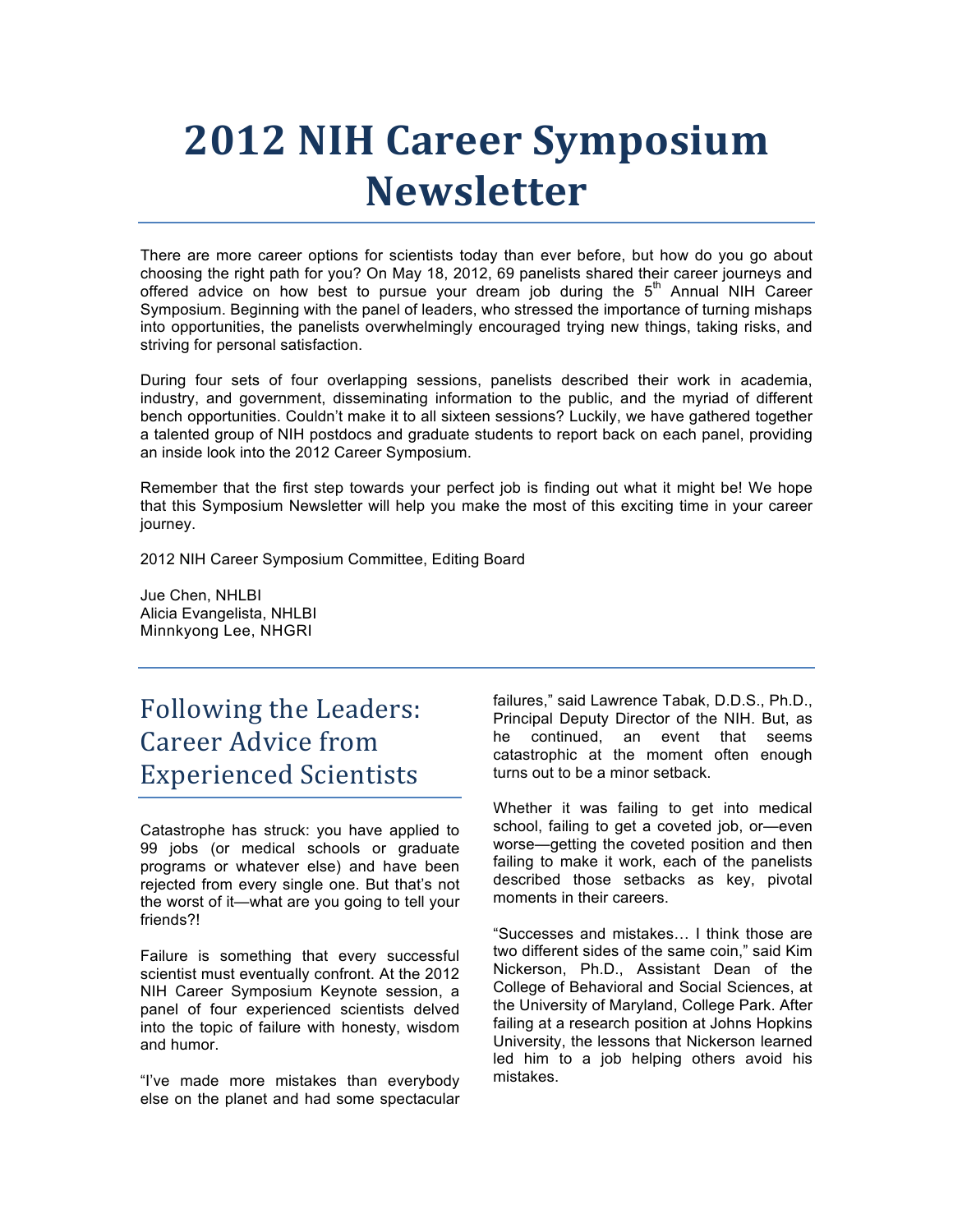In retrospect, it all seems clear: with all its varied twists and turns, the path to a successful career can be "a mixture of serendipity and great luck," said Tabak. But while those twists and turns are taking place, "you never know what's really good for you," said Bahija Jallal, Ph.D., Executive Vice President of Research and Development at Medimmune. "When you make a mistake, you learn from it," she continued, "and when you learn from it, then it's not a mistake."

 How do you know, in the moment of catastrophe, where to go next? A mentor, the panelists agreed, is an excellent resource. The best mentors, said Tabak, "are the ones that adapt to your needs," that can adapt their advice to wherever you are in your career at the moment. Or, as Jallal put it, "[good mentors] are the ones that challenge you and get you out of your comfort zone," and see "more in you than you can see yourself."

 Even with advice, though, "you've got to know yourself," said Nickerson. There are, after all, millions of potential mentors out there, including acquaintances, bosses, coworkers, friends and family. "Trusting your intuition is the only way that you can take advice and filter it," said Sharon Milgram, Ph.D., Director Education (OITE) at the NIH. "Appreciating that there are very few really bad decisions you can make, if you take bad advice and you follow it, it's kind of like going to a bad of the Office of Intramural Training and movie—so what?"

 In the midst of a failure or a mistake, one might believe that one's career is surely at an end. But each of the four highly successful road—even a really big one—is not the end, but rather a place to learn, reevaluate, and follow your heart and passion to the next step. "Don't be afraid to fail," said Tabak. "Whatever you are dealt, look for the opportunity that will present itself." Successful scientists are not people who have never failed those who pick up the pieces, learn something wise, and follow their hearts to the 100 $^{\text{th}}$  adventure that awaits. panelists demonstrated that a bump in the catastrophically—successful scientists are

 *Lesley Earl is a Postdoctoral Fellow at the National Cancer Institute (NCI). Her current position entails science writing and* 

 *communications for both the Living Lab for Structural Biology and the Biophysics Section in the Laboratory of Cell Biology. She is passionate about music, sailing, writing, and all things science.* 

### **Careers in Government**

 For scientists with advanced degrees and skills, the Careers in Government panel described what some may consider a dream job for a non-bench scientist: a career in cutting edge science on a 9 to 5 schedule. excellent communication and critical thinking

 Five panelists presented examples of wildly diverse career paths. Sunita Shukla, M.P.H., postdocs at NIH. With her supervisor's assistance, Webber switched departments at NIH to gain experience before starting as a program analyst at the National Institute of Neurological Disorders and Stroke (NINDS). Shukla finished her postdoc during a recession and used persistence to gain a position as a Food and Drug Administration (FDA) Scientific Reviewer. Perhaps Sury of how careers change over time, starting as a researcher for AstraZeneca, then teaching at law degree and practicing patent law. Vepa is Manager in the Office of Technology Transfer a versatile career that led her to a position reviewing risk assessments at the EPA as a "toxicologist who has never taken a course in syndrome (AIDS) during his undergraduate years, and began his career working at an AIDS-based start-up company that felt the bite of the recession. Now, as a program officer at National Institute of Allergy and Infectious Diseases (NIAID), Salzwedel manages grants and works directly with researchers to coordinate extramural AIDS research to fill Ph.D. and Elizabeth Webber, Ph.D. wanted non-bench positions even before starting their Vepa, Ph.D., J.D. presented the best example Johns Hopkins University before earning a now a Senior Licensing and Patenting at the NIH. Maureen Gwinn, Ph.D., DABT had toxicology." Karl Salzwedel, Ph.D. began research on acquired immune deficiency gaps in the field.

 The panelists promoted the work-life balance offered by government jobs as a main selling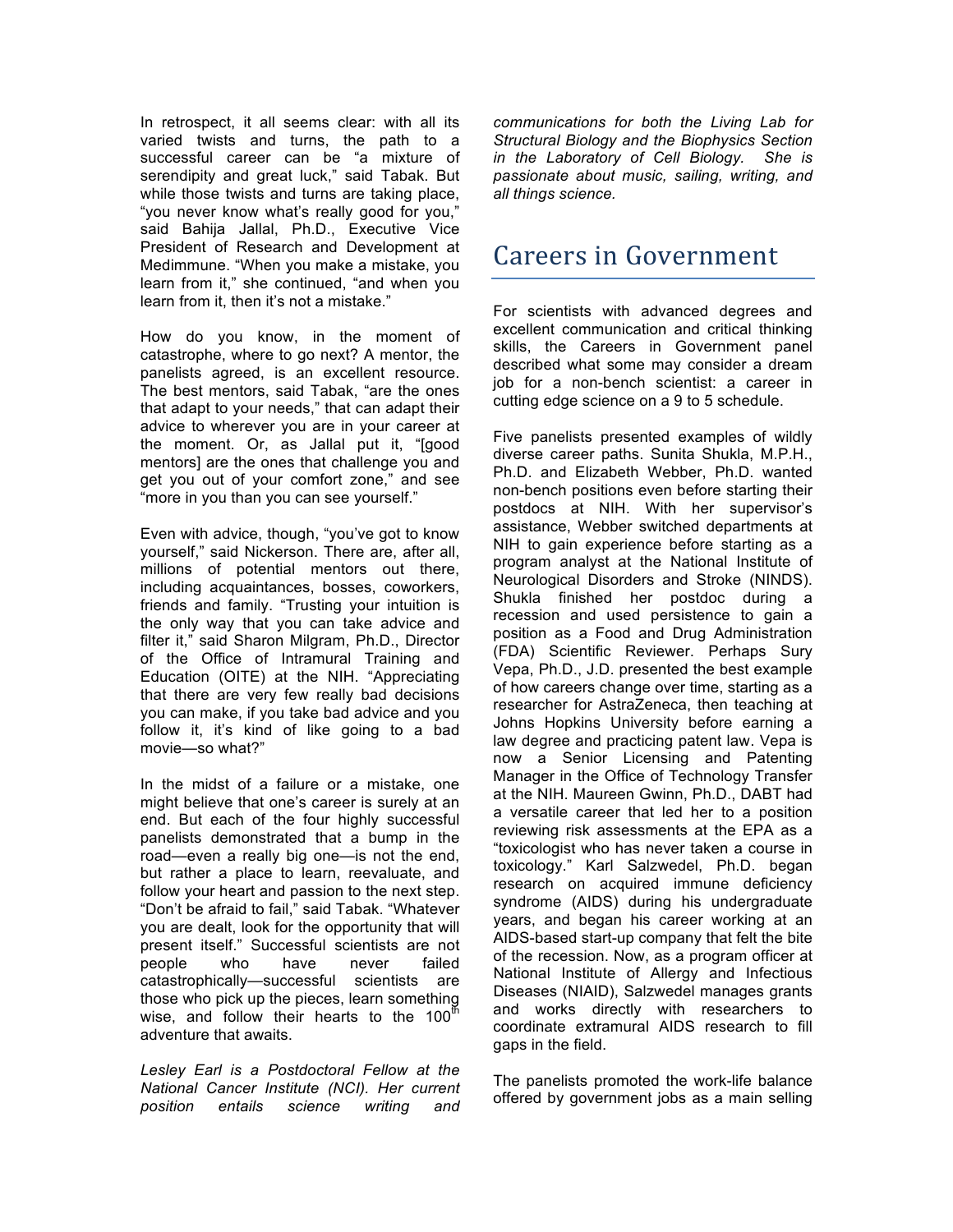point. Many departments have flexible davs telecommuting, and alternate work schedules, which increase the hours worked in a day to gain an extra day off. Plus, government employees are expected to work only forty hours per week (a strange concept for many postdocs). Most General Schedule (GS) level positions, or direct employees of the government, require a US citizenship; however, many contractor positions do not. scheduling, 1-3 days of optional

 Navigating USAjobs.gov was perhaps the main downside that was discussed of working for the government. USAjobs.gov is the third party vendor website that processes federal emphasized that even if you are the most qualified, the hiring manager may not see an improperly written resume. Using one of the many books or classes dedicated to getting past this website, or researching the process in an informational interview, will be to your audience to monitor the website often, as most postings are available for only a short government job posts. The panelists advantage. Webber also encouraged the time.

 The overriding theme of the panelists' advice for pursuing a career in government was to in activities that demonstrate your interest in government work, and through the contacts and skills you develop doing this, you will set yourself up to be 'lucky' in finding a job. Begin early. As Shukla said, "[You] really have to start asking yourself as early in your career as possible… what non-bench career do I want." Postdoctoral positions are optional for some jobs. Going beyond one to two years in a bench-side postdoc may exceed the benefit of the skills gained. Additional fellowships, such as the AAAS Science and Technology Policy Fellowship, offer relatively short, but valuable heart of the US Government and surrounded by Federal Agencies, we are uniquely situated to pursue careers in the government sector. Given the attractiveness of life in a federal job, go get proactive about your luck today! create opportunities for luck. By participating resume- boosting preparation. Situated at the

 *Benjamin Porter is a Postdoctoral Fellow in the laboratory of Alan Koretsky at NINDS. He is working to develop an awake rodent model in MRI/fMRI to examine the auditory system.* 

# **Careers Protecting Public** Health

 Careers in public health are ideal for scientists and diverse, public health careers are typically found at government agencies like the Centers for Disease Control and Prevention (CDC), the Department of State (DoS) and NIH. Professionals in this field plan, analyze, and report on research or policies that affect passionate about preventing epidemic diseases and global health crises. Exciting public health both locally and internationally.

 Tiana Garrett, Ph.D., M.P.H. is an Epidemic Intelligence Service Officer at the CDC. Like most scientists who go into public health, Garrett knew early on that she wanted her work to have impact beyond the academic sphere; "I really wanted to understand how to help populations rather than treat cells," she said. At the CDC, her job is to address immediate public health issues that affect the District of Columbia, including outbreaks and emergency response. "Every day is different," said Garrett. "It definitely satisfies everything that I had in mind for my career."

 While an M.P.H. is required for some positions, it is not necessary for all careers in public health. Andrew M. Hebbeler, Ph.D. is the Acting Deputy Director of the Office of Cooperative Threat Reduction at the U.S. DoS. In the Biosecurity Engagement Program, the world to prevent terrorists from gaining access to potentially dangerous materials, expertise, and knowledge. After studying immunology as a graduate student and postdoc, Hebbeler became an AAAS Science and Technology Policy Fellow at the DoS, an experience that paved the way to his current he works with scientists and engineers around position.

 A postdoctoral and policy fellowship, however, public health either. David A. Kosub, Ph.D. is a Public Health Analyst at the National Institute of Allergy and Infectious Diseases (NIAID). Within the Office of Science Management and Operations, he reports on the research at NIAID. "The work that I'm are not required to break into the field of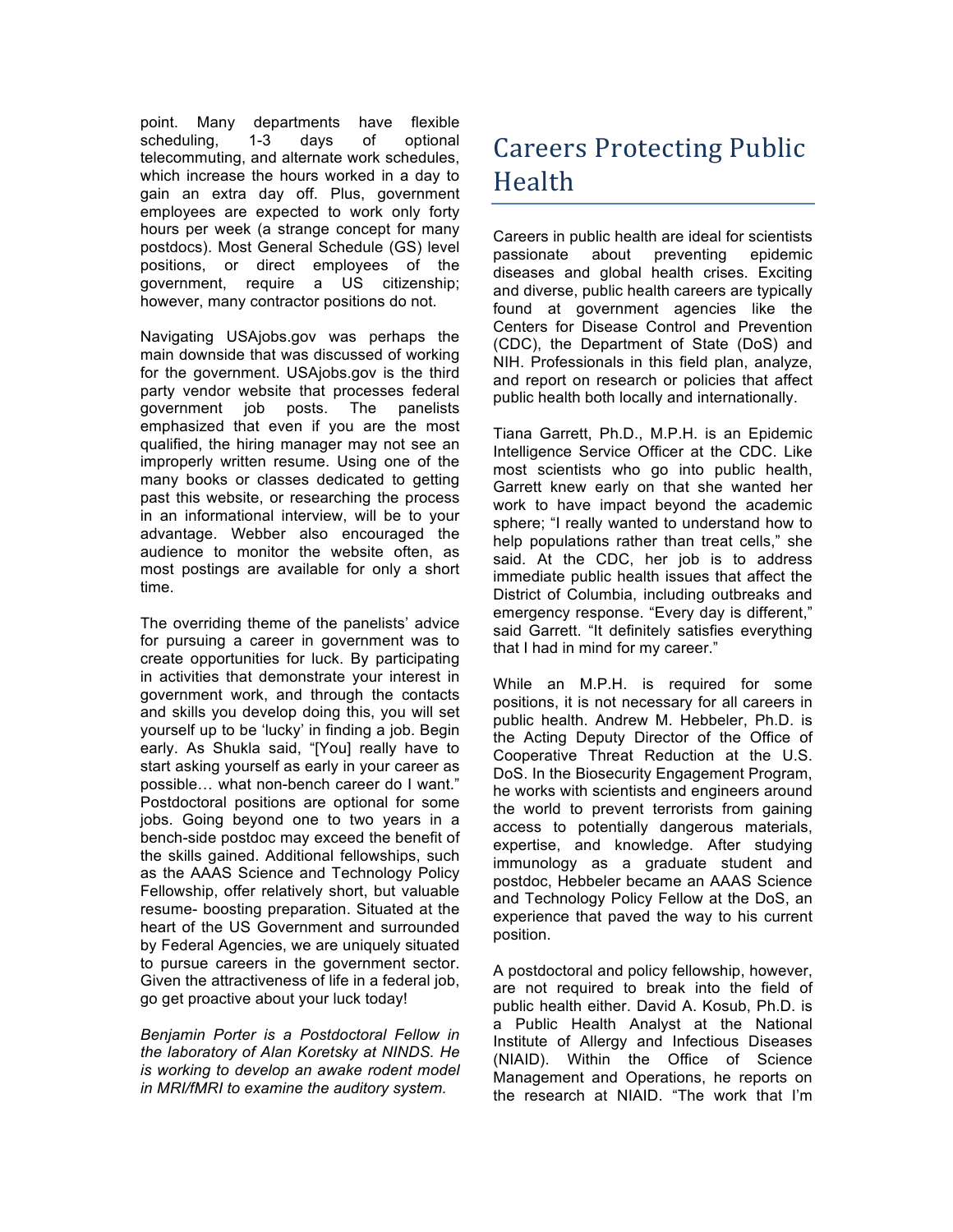doing is talking to Congress and advocacy groups, and writing up reports about how we are potentially curing and finding new ways to treat infectious and autoimmune diseases," he said. Like many public health professionals, Kosub works on 'big picture' projects designed to evaluate ongoing research programs.

 Careers in public health also exist outside of government agencies. Khisimuzi Mdluli, Ph.D. is the Director of Biology at the Global Alliance for Tuberculosis Drug Development, microbiologist with pharmaceutical industry experience, Mdluli manages drug development projects aimed at discovering new treatments for TB. He collaborates with academic scientists, pharmaceutical partners, experiments and fund research. a not-for-profit organization. As a and contract research organizations to design

experiments and fund research.<br>As Garret emphasized above, there is no such thing as a 'typical' workday in this field. Whether they are preparing their director for a meeting, writing reports for dissemination to the media, or teleconferencing with representatives companies, part of what is so exciting about this field is how engaged it is with the outside from pharmaceutical world.

 One attendee asked what activities and skills make themselves marketable for careers in public health. "Getting involved is absolutely critical," said Hebbeler, "I did outreach work related to public health outside of the lab and gaining non-technical writing experience is important. graduate students and postdocs need to education [and was] involved in postdoc associations." The panelists agreed that doing

 Networking and informational interviews are essential to finding out what positions are available before they are advertised. "Don't be your next step," Kosub urged. If you have a passion for public health, then now is the time afraid to take risks when you're looking at to get started and get involved!

 *Meghan Mott is a Postdoctoral Fellow at the National Institute on Alcohol Abuse and Alcoholism (NIAAA). Her research focuses on understanding the basic principles of synapse function by studying the neuromuscular*   *junction in zebrafish. She received her Ph.D. from the University of Louisville where she studied cytokine genetics and expression in Autism Spectrum Disorders.* 

### Careers in Science Administration

 The roads to a career in science who walk down them. Ask scientists that work in this field how they found this career path and you will never get the same answer twice. What you will find is that science administration requires a broad range of skill sets and a passion for promoting and administration are as diverse as the people communicating science.

 The NIH Career Symposium session Careers in Science Administration panelists comprised all of these qualities and more. Rashada postdoctoral training but after numerous informational interviews and completing an AAAS Science and Policy Fellowship, she now enjoys a career in health science policy congressional reports. Ian Brooks, Ph.D. had had to rely heavily on extensive networking to land an internship at the University of Tennessee. He transitioned into a project management position where his duties involved grant writing, web design, and coordinating pilot project funding programs before he was recently promoted. Wendy Reed Williams, Ph.D. is the current Director of the Offices of Responsible Research Training and Postdoctoral Affairs at The Children's Hospital of Philadelphia (CHOP), where she [postdoctoral] training programs." Dean developing a broader view of science than you achieve while staring at Western blots. He now brushes elbows with entertainment and acts as a liaison for the Stand Up to Association for Cancer Research. Jana Stone, Alexander, Ph.D. "suffered" through evaluating portfolios and formulating two frustrating postdoctoral experiences and "designs, implements, and evaluates Frohlich, Ph.D. pursued science administration because he liked the idea of celebrities as he manages grant allocations Cancer nonprofit partnership between entertainment executives and the American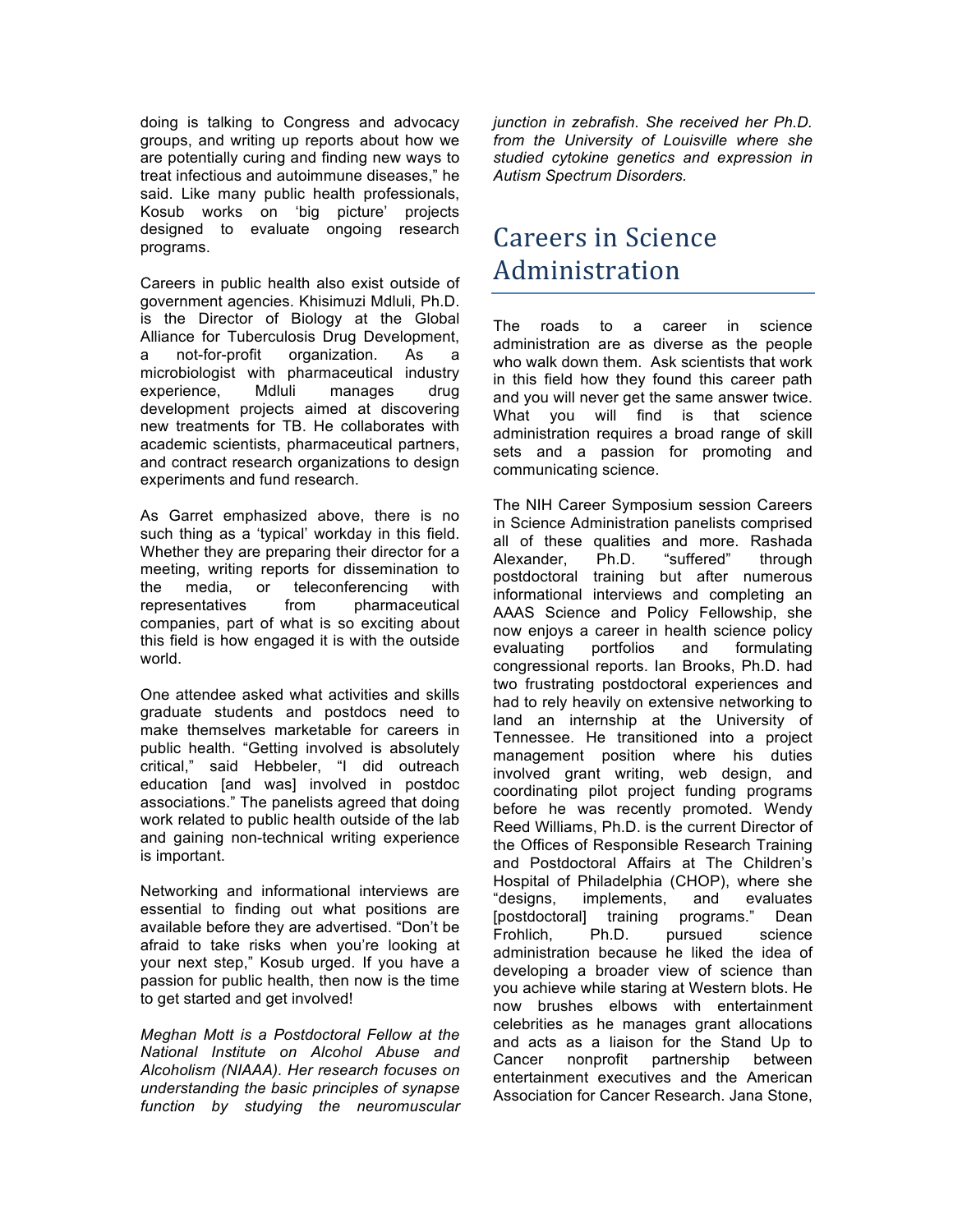Ph.D. has been at her current position as Scientific Coordinator for the Duke Center for Systems Biology for less than a year, and described her job with a laugh, "Whatever is needed is what I do!" So far, that includes teaching courses, creating a student curriculum for professional development, and developing multi-faceted communication skills.

 All the panelists agreed that you have to be willing to take risks and do things you haven't done before in order to find the right position. According to the panel, developing strong organization, writing, and communication skills are keys to success in science administration. attendees to think outside the box to gain writing and communication experience, citing examples such as writing a budget for at a science fair. Lastly, practice, practice, practice—your elevator speech, networking, The panelists encouraged daycare and speaking to high school students and writing research summaries.

 Recognizing the skills that you have developed, beyond grasping a pipette, during to the research bench. Many of the qualities you've acquired through rigorous academic training— problem solving, writing articles, collaborating with other scientists, and attention to detail—are already readily can find a way to let those qualities shine through on a resume (not a CV!), you will your postdoctoral and graduate education experience is the biggest hurdle to cutting ties applicable to science administration. If you pave your own road to success in science administration.

 *Elizabeth Walsh is a Postdoctoral Fellow at the NIAID. She currently studies the complex interplay between innate and adaptive immune receptors in the development of lupus.* 

# **Careers in Scientific** Communications

 You love writing and editing but are not sure how to turn that into a career. You want to know if there are jobs combining the two. If  this sounds familiar, the panelists at the scientific communication session had several useful tips for you.

 The panelists all started out like us: graduate students who moved onto postdoc positions. their passion for scientific communication and all followed different paths, they all ended up landing their dream job. Somewhere down the line they discovered decided to turn it into a career. Although they

 One of the panelists, Dario Dieguez Jr., Ph.D. is a neuroscientist by training. His first job as a science writer was right here at NIH. This experience landed him a position as a senior research program manager at the Lupus foundation of America. He also writes a blog for Scientific American and enjoys the flexibility and freedom offered by the job. Jason Kreisberg, Ph.D., a research editor at Nature Biotechnology, on the other hand, had manuscript not for the grammar or the proper presentation of results but for its impact in the scientific community, he said. He attends plenty of meetings and does a lot of editing but hardly any writing at all. Being a freelance science journalist, Amy Maxmen, Ph.D. presented a different flavor of the field. She has experienced several styles of science communication such as being a writing intern, fact-checker, journalist and an editorial assistant. Being a freelancer brings with it its unique set of issues such as negotiating for rate per word and paying for her own health insurance. Jennifer H. Meyers, Ph.D. is the science coordinator for the American Association of Immunologists and has a dual role- coordinating the peer-review process and managing the scientific program at the annual meeting. The job is extremely fast- then things pile up so quickly that it becomes almost impossible to handle, she said. no formal training before making this transition. His job involves evaluating a paced and you cannot procrastinate because

 When asked about tips on being a good writer, they responded – you need to have a lot of practice and should ask for feedback from as many people as possible. As for communication the suggestion was to try a variety of writing such as publishing papers, writing for the lay public, and blogging. It is important to build up a portfolio, they said. preparing for a future career in science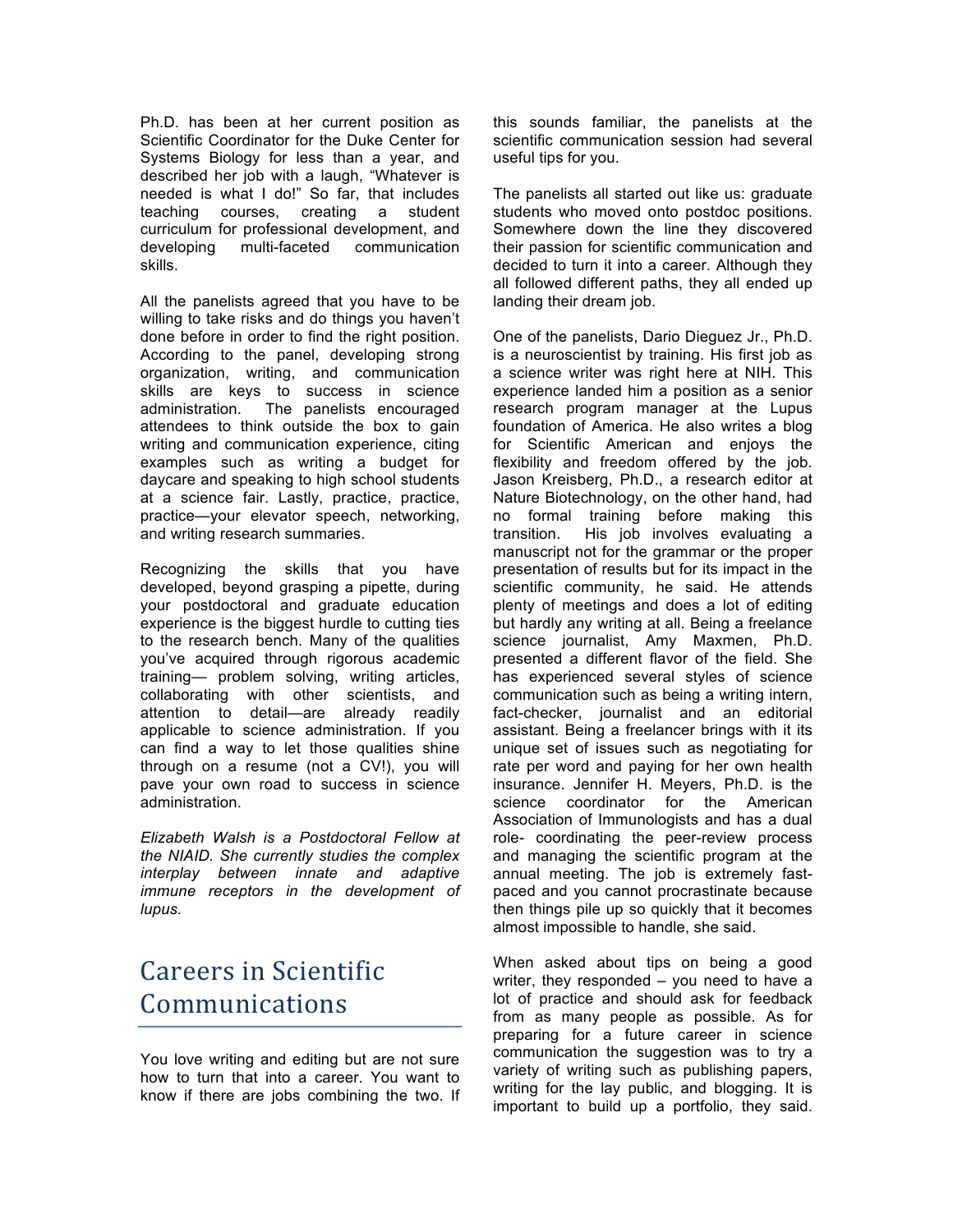They also stressed the importance of networking.

 Formal training, although useful, was not a necessity, said Maxmen who herself was an AAAS Science and Technology Policy fellow. For those who are currently applying for jobs, Meyers cautioned that paying attention to grammar in the job application was critical. Grammatical errors reflect very poorly and could be detrimental. In response to the question about the most appreciated perk of the job, they all seemed to agree that it was telecommuting and flexible hours. When asked whether they miss bench-work, Maxmen summed it up very well by saying "Anything you get out of bench-work, you can get out of cooking".

 It seems obvious but for those who are interested in this career path, all you need to do is start writing and then write some more. This is an exciting field that gives you a opportunity to bring it to the scientific and non- scientific community. Most jobs also give you the flexibility of work hours and an option to telecommute. The salaries are competitive and job satisfaction is high. Did I hear someone say "It's a win-win situation"? broader perspective of science and an

 *Monika Deshpande is a Postdoctoral Fellow in Dr. Jonathan Wiest's laboratory at NCI. She investigates the role of MAP3K8 in resistance to Taxol in a lung cancer model. She loves science communication, cancer biology and event management.* 

### **Careers in Science** Education

 Have you always been passionate about wished more people would appreciate and understand the basics of science? If so, you might want to consider a career in science education. The panel for this session consisted of members from a broad range of educational institutions, from a community college to a professional science society, and provided various aspects on the current field of science education. educating the next generation of scientists, or

 One of the first questions from the audience was whether formal training in education is necessary. There is no doubt that postdocs are very knowledgeable in their field, yet would this be sufficient to grant them a career in teaching? While formal training in education would be helpful, the consensus among the panelists was that it was not necessary. Degrees such as Masters in Teaching do not qualify you to teach, in the same way that knowing the material, such as a Ph.D. in Biology would confer, does not make you a good teacher. As John McGready, M.S., Faculty at the Department of Biostatistics, of Public Health, said "the best way to learn to teach is to do it". Idalis Villanueva, Ph.D., Lecturer at the Fischell Department of Bioengineering, University of Maryland, recommended to "find resources that can help workshops or classes offered on campus. Sharon Milgram, Ph.D., Director of the OITE at the NIH, who was in the audience, made a surprise appearance and reminded us of the Scientists Teaching Science Workshop, which is available through OITE and will soon be Johns Hopkins University, Bloomberg School make you a better educator", such as offered online.

 For those of you interested in getting involved in science education without having to teach in a classroom, the panelists suggested various new avenues of teaching. Chad Knights, Ph.D., Associate Professor of Biology mentioned "publishers are frequently recruiting faculty and educators to help develop their textbooks and new methods to update them", including educational videos and apps for smartphones. In addition, as a public educator, Emily Dilger, Ph.D., a Public Education Coordinator at the Society for Neuroscience, frequently interacts with science teachers and museums to and Natural Science at Northern Virginia Community College, mentioned that supplemental materials such as online promote the distribution of scientific knowledge.

 their time during the day. For instance, Knights commented that with the exception of set class times, you are able to decide when and where to work. For people with a young family, this was agreeably a decisive factor. Although, Dilger did warn that at organizations The panelists agreed being at academia allowed more flexibility in deciding how to use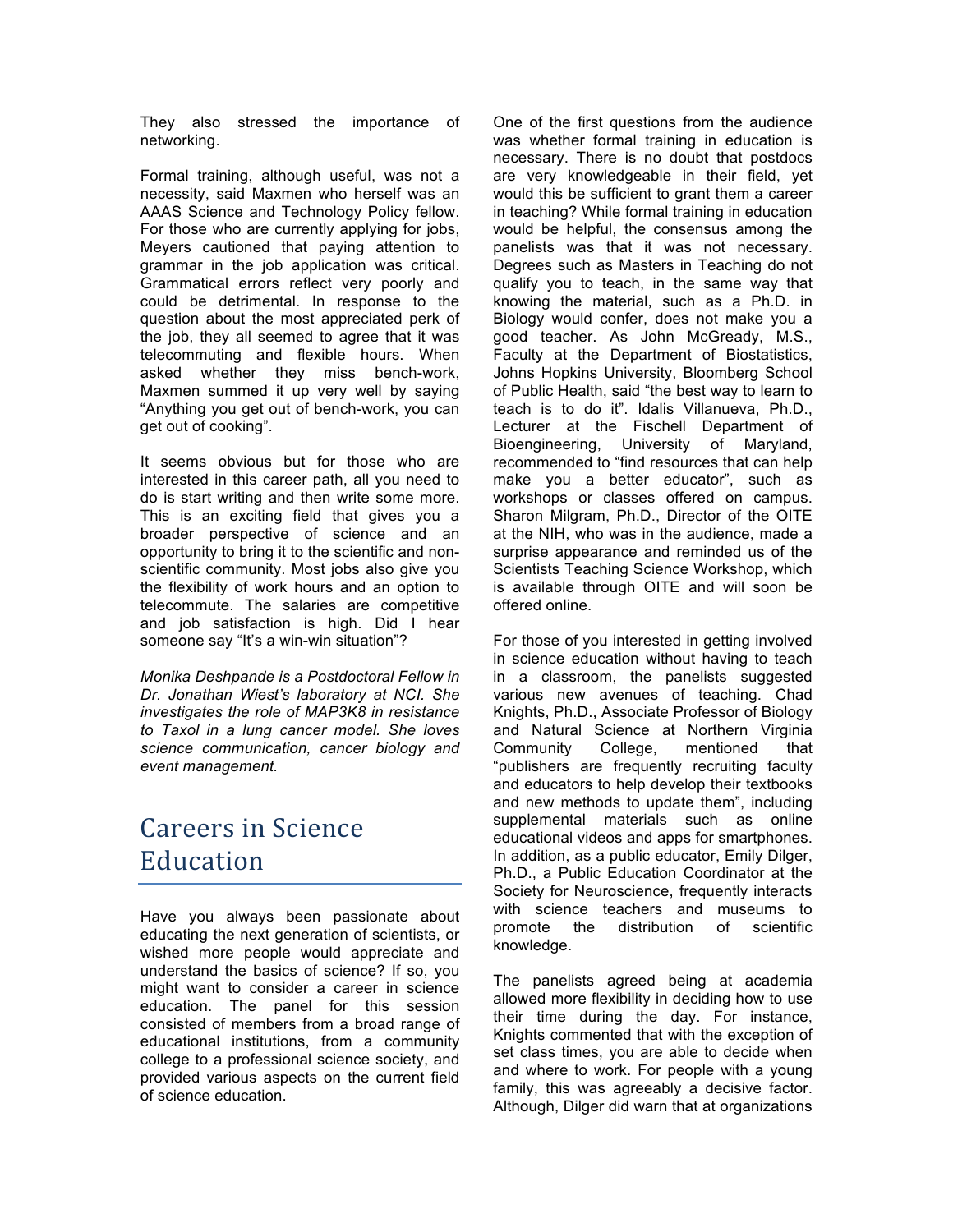such as where she works, there is more variability of workload when certain periods may be more hectic than others compared to the steady schedule at academia.

 Being an educator is definitely not a simple task. It requires much effort to learn the material above and beyond what you will actually teach, and devotion to the students as well. However, having a Ph.D., most of us are half way there! We know our stuff and the way, such as mentoring, multi-tasking, If you are truly interested in a career in science education, all you need in addition would be to gain experience in teaching. As Dilger reminded the audience, "There are plenty of opportunities out there." have gained many transferable skills along and explaining science to a diverse audience.

 *Minnkyong Lee is a second-year Postdoctoral Fellow at the National Human Genome Research Institute (NHGRI) working on the mechanisms underlying metastasis. She is an avid member of the NIH community, participating in various activities around campus. Outside of the lab, she enjoys biking, baking, reading, and trying out new restaurants with friends.* 

# Academia: Are You Ready?

 Interested in knowing how to embark on a successful academic career? The panel of faculty members at this session discussed not only the expectations from a candidate for an academic position, but also how to prepare to apply and succeed in securing a job.

 The daunting question for a postdoc usually is when to go on the job market. "When you are independent of your advisor" promptly Columbia University. If you are able to direct your own research and have a clear idea of the path to be taken, it may be time to look for an independent position. Importantly, there may never be a time when you are totally answered Eric C. Greene, Ph.D. from ready.

 For a job application, a strong CV is crucial. However, if publishing in a high impact journal causes a gap in your CV, it doesn't matter, opined JoAnn Trejo, Ph.D. from the University of California, San Diego. You can also give an explanation through a good cover letter. Additionally, it is fine to do a couple of postdocs if it makes your CV stronger. Interestingly, some may consider two and a half to three years of postdoctoral experience On the other hand, multiple postdocs may suggest a primary interest in research, marring your chances of getting a job at a teaching-focused university. Having teaching experience on your CV, however, may help overcome that suspicion. premature for an Assistant Professor position.

 Research needs funding, and successfully funded candidates are usually hired. Among postdoctoral grants, NIH-supported 'K' grants are well acknowledged. Early submission is from Middle Tennessee State University suggested attending NIH workshops on grant writing in the second or third year of your encouraged, and Hyrum D. Carroll, Ph.D. postdoc.

 Teaching experience is another eminent component of a job application, and good for Advanced Education in the Sciences from Stevenson University stressed its importance especially for those interested in teaching cum research positions. Although requirements may vary with each institution, having teaching experience is critical since it can act as a filter for your job application. opportunities are offered by the Foundation (FAES) here at the NIH. Sydella Blatch, Ph.D.

 Today, teamwork and collaboration between That's what makes science exciting and increases its pace, according to Trejo. Some institutes may support collaboration between a new Assistant Professor and his/her postdoc advisor if it boosts publications. This is probably good news for those interested in collaboration is crucial here. That being said, focused research proposal that has a clear teamwork is required in the classroom for teaching as well as in administrative positions labs are encouraged everywhere in academia. cross-disciplinary research, since the panelists stressed that you need a direction. Even at teaching-focused institutes, that are important in running the University.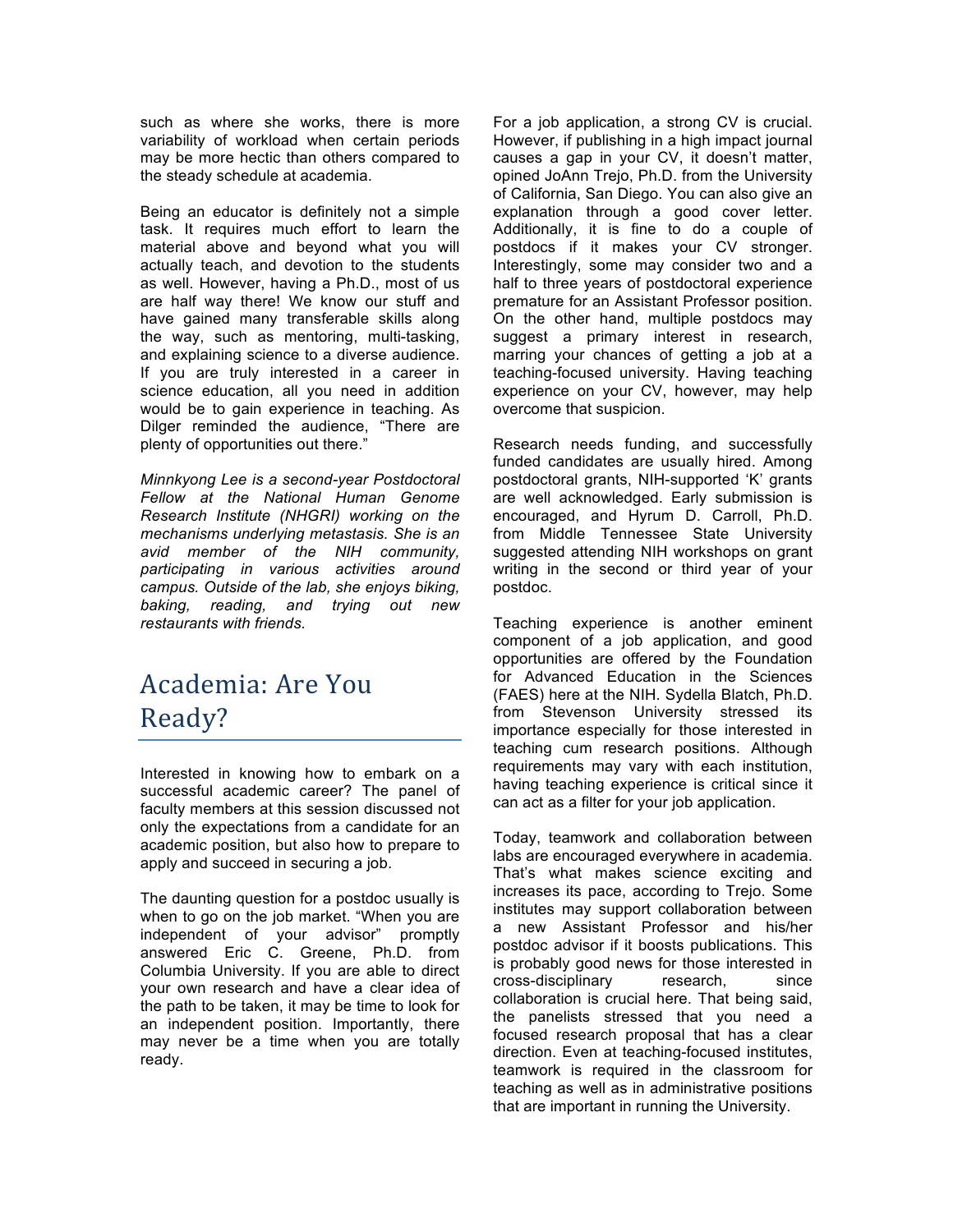While applying for a job, it is also important to thoroughly research the institution. Ask people in the department about its composition and work culture and ask your postdoc mentor if Networking is also crucial for this, and helps in making your application stand out. At a teaching institute, you may want to know what the student body is like and if you are ready to he knows anyone in the department. face the challenge.

 So which candidates are successful? Those who have done their research about the institution they are applying to, give an impeccable seminar and a superb chalk talk about the research proposal for their first grant.

 As we progress through our careers we all need mentors. This panel of scientists who briefly acted as our mentors, imparted us with valuable advice about academia. It is "part of mentors]", said Greene. Mentors can be found in more than one person. Additionally, do not underestimate self-mentoring through reading career development articles in leading your responsibility to actively look around [for scientific journals.

 *Madhumita Pradhan is a Postdoctoral Fellow in the lab of Dr. S. Stoney Simons Jr., NIDDK, NIH.* 

# Academia: Job Packets & Interviews

 This panel's speakers had a variety of viewpoints on preparing an application for a faculty position. This is not surprising, because they represent distinct institutions an Associate Professor at Texas A & M University, a large state school, while Vasiliki Ikonomidou, Ph.D. is an Assistant Professor at George Mason University, a smaller (and local) public institution. Nicola Partridge, Ph.D. is a Professor at the School of Dentistry at New York University (NYU) School of Medicine, a private school in New York City, and Nicholas Mitchell, Ph.D. is an Assistant Professor at St. Bonaventure University in and departments. Jorge Cruz-Reyes, Ph.D. is

 New York State, a small, private liberal arts school. The speakers covered a range of topics and offered a breadth of information on how to put a job packet together, and also of research institution that would fit them best. hopefully had people thinking about the type

#### **Where should you apply?**

 Before putting your application together, research the positions and ask questions: Is the focus on teaching, as is the case with St. Bonaventure University? Are you expected to be extensively productive in research, like at NYU Medical School? A balance between teaching and research can be achieved at State Schools, such as Texas A & M and George Mason University. Partridge chairs the Basic Science and Craniofacial Biology department at NYU, where "new faculty are given three years to make progress in their research, and do not teach in their first two years. If they are not at a particular point after three years, they will get a warning. If they do not succeed one year after being warned, they are asked to leave." This type of pressure does not exist at St. Bonaventure, where publishing, grant-writing, and tenure pressures are "modest". However, faculty members are expected to teach and do research, which leads to different types of stresses. Other disadvantages of being a research facilities, and the lack of potential collaborators in the sciences to help you with your research. These are all important issues to consider before putting your job packet administrative work with little time for faculty at St. Bonaventure are mediocre together.

#### **Your cover letter**

 It is crucial to draft a thorough cover letter, because this is often the first item that is reviewed. "[Keep] the department strengths in mind when writing your letter" states Mitchell, and "be specific about your goals and abilities." In other words, do not discuss your love of teaching when applying for a position in Partridge's department at NYU, where research is more of a priority. Ikonomidou also stresses that equipment needs should not be discussed in the cover letter. If you are asking for an expensive item that is beyond the departmental budget, the search committee may not make it past the cover letter.

#### **What should your proposal look like?**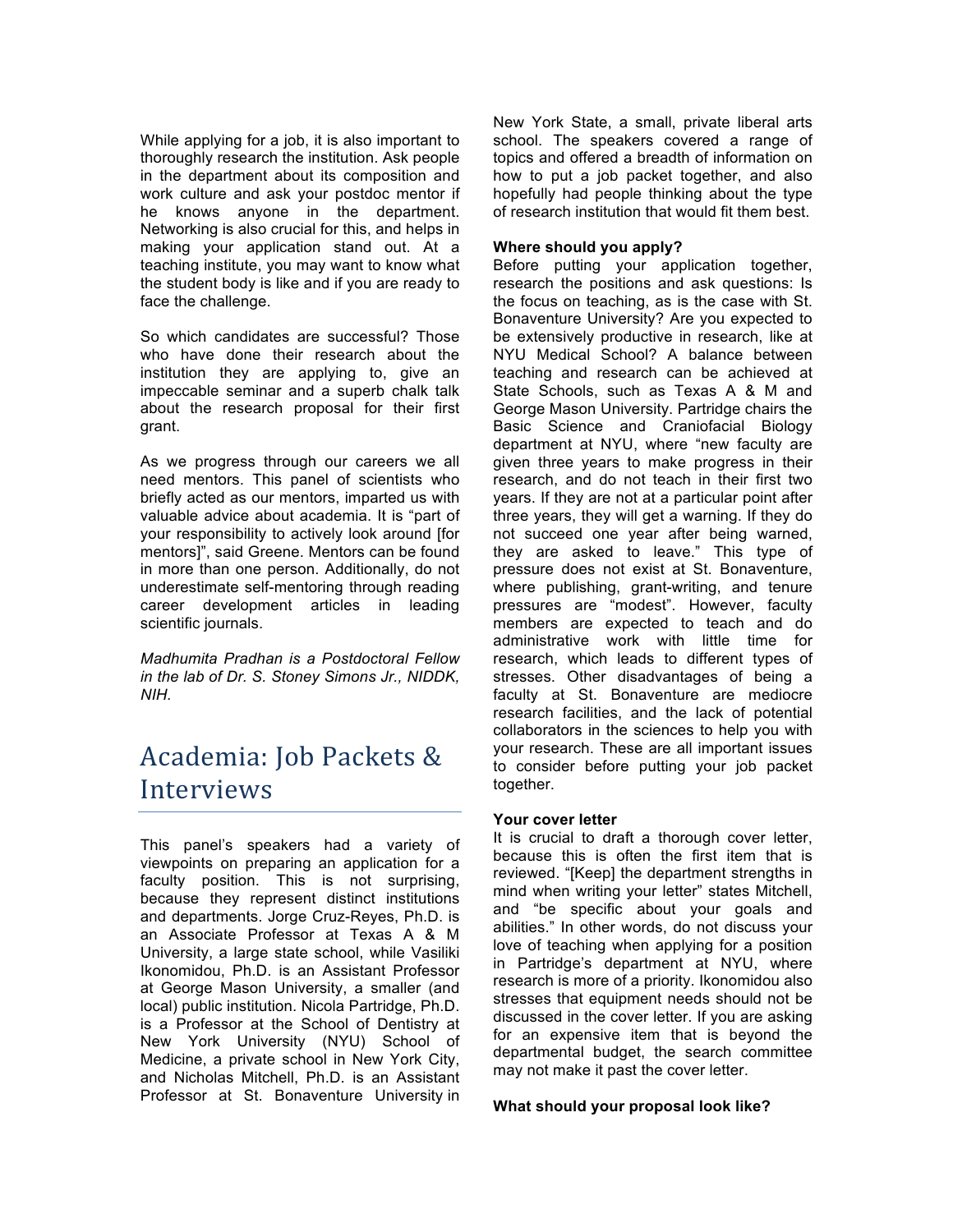"[It] should look an R01" according to Cruz- Reyes. It should be set up similarly, be concise, and importantly, be fundable. Mitchell adds, "what you write and how you write it is sustainability of your career." Spend time going over your application with your mentor, and "do not clash with him or her", emphasizes Cruz-Reyes. Mitchell advises to "keep in mind that money is low at teaching school", so be aware of how much lab supplies cost (keep a list of lab items during your postdoctoral years), take pictures, and keep these costs in mind when writing your proposal. important for your packet and for the

#### **Do you have enough publications?**

 Again, this depends on the institution. From least six first author papers total. Cruz-Reyes emphasizes quality over quantity, and states, "good publications are the most important thing in your packet." For a teaching school, a large number of publications are not required, according to Mitchell. Partridge's perspective, you should have at

#### **Do you need a grant to apply?**

 For NYU, you are expected to secure your own funding (K99/R00) to compete for a position. If you cannot get funded, mention and any that you applied for and did not get. At St. Bonaventure, mentioning grants that were not funded will keep you competitive if you have a good research plan and great grants you received as a postdoctoral fellow, publications.

#### **The interview**

 Most interviews consist of a chalk talk and a public seminar. At Texas A & M, the chalk talk is an opportunity to share the details of your proposed project and lab (e.g. how many postdoctoral fellows you intend to hire) with department faculty in a closed-door session. Since teaching is important at Texas A & M, "your public seminar is expected to be comprehensible to students, and focus on big questions that you intend to research in the future" states Cruz-Reyes. Other tips to consider: Always ask questions when you interview. Know your funding options, the tenure process and everything possible about the department and school as a whole. Be aware of what each individual in the department does. Don't pretend. Be polite says Ikonomidou, and he reminds us that

 not just another faculty member." departments are "looking for a colleague, and

 Figure out what you want out of an academic career before applying. Ask for help, and talk to people. Most importantly, interview in as many places as possible. Not getting ten interviews is nothing. Start worrying about jobs once you reach 100 interviews without success. Most importantly, good luck!

 *Nadine Samara is a postdoctoral fellow at NIDDK in Dr. Wei Yang's group. She uses crystallography to better understand the When she's not at the bench, Nadine enjoys reading, writing, running, traveling, and cooking. Most of all, Nadine loves talking to about their cultures and experiences. biophysical methods, primarily X-ray mechanism of nucleotide excision DNA repair. people from around the world and learning* 

### Academia: Negotiatin and Transitioning

 So you've gotten a call back for a second interview? That is fantastic, but the hard part is not over yet. Successfully negotiating a start-up package that will get you through to tenure is crucial. Once you do accept a position, there is the matter of transitioning from a huge government institution like NIH, back to academia. This panel included three Assistant Professors who recently made the transition, James A. Coker, Ph.D., University of Alabama at Birmingham, Nicholas Fitzkee, University of Michigan Medical School, who is now on the other side of tenure. They had some great advice based on their Ph.D., Mississippi State University, Betsy Kleba, Ph.D., Westminster College, and one seasoned veteran, Gregory Dressler, Ph.D., experiences, which can be broken down to five main points.

#### **Negotiate everything before starting**

 Negotiations end when you accept an offer, so be sure to get everything you need before accepting. So, what do you need: first, a salary and start-up should be "hard" money, meaning it will not be reduced if you do not salary; second, start-up money. Both your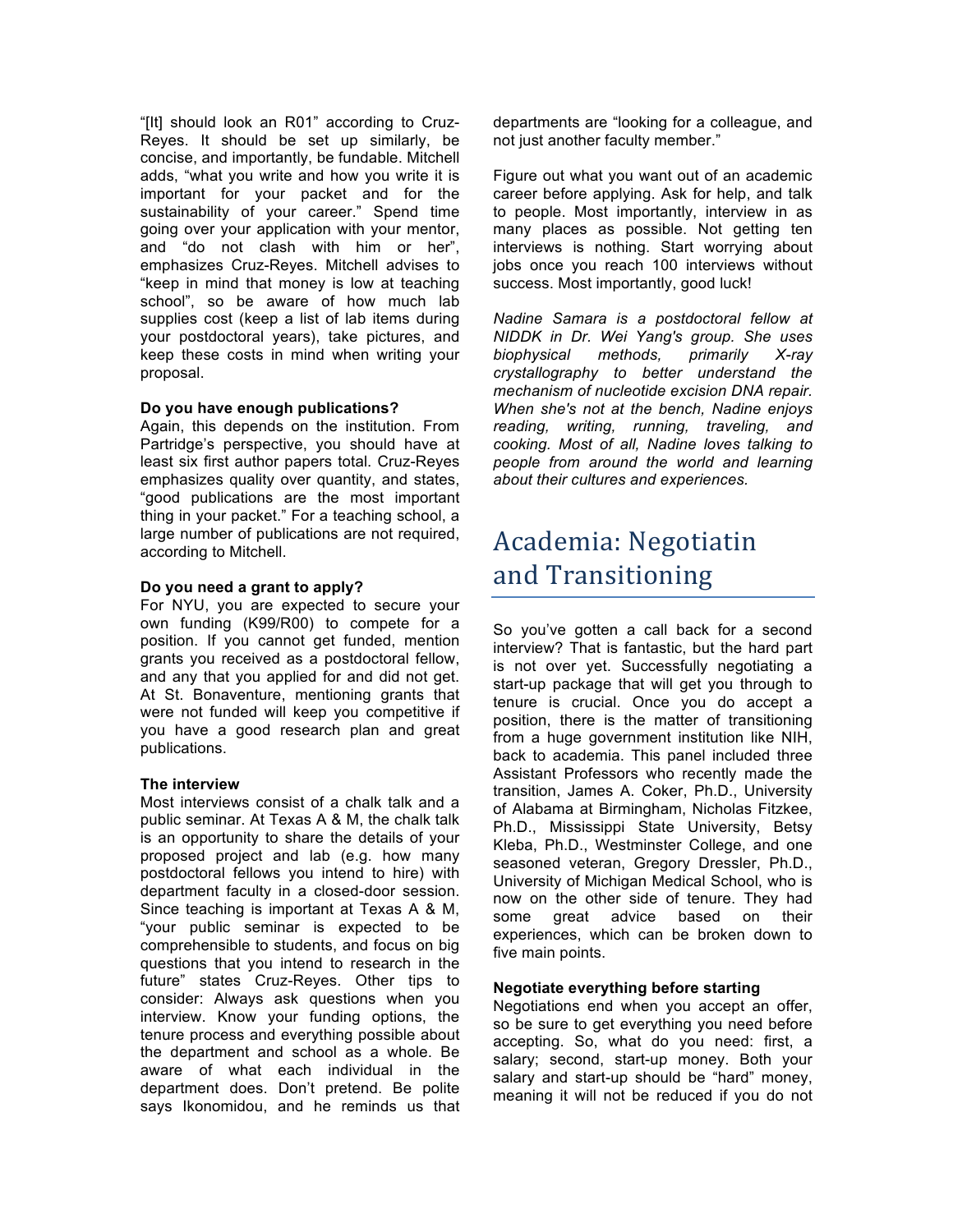get a grant during this time. In addition to salary and start-up money, you may be able to negotiate for equipment, dedicated time at core facilities, even graduate students and teaching assistants. If you are lucky enough to have multiple offers, don't be shy about using them to your advantage during the negotiation.

#### **Shoot for the moon**

 Some universities will offer a standard but others will just ask what you need. Be careful of this, because people tend to underestimate in this situation. Make a list, with prices, of anything and everything you think you will need for the lab; then, ask for more. This is likely your last chance to negotiate for a while, so take this opportunity to get whatever it is that you need to be package, which gives a good starting point, successful.

#### **Get it in writing**

 Document everything that is promised to make sure there are no misunderstandings. Don't assume anything either. You may be shown a lab full of glassware and equipment, but that doesn't mean it will still be there when you arrive.

#### **Find a mentor**

 Depending on the university, mentors may be assigned individuals or a committee, or you may have to seek them out on your own. Once you have a mentor, keep them informed of both progress and setbacks. Make an effort to get to know several of your other colleagues as well. They can be incredibly helpful by sharing their experience, so you can avoid making the same mistakes.

#### **Take your time in hiring**

 Wait a year before hiring anyone. Use this time to set up your lab and get settled into your new environment. It is your lab and you should set it up the way you want. Think about what kind of person you need. If you need work done fast, hire a tech. However, if you need more of a colleague, a postdoc or research faculty may be better.

 When asked about the worst part of the transition to academia, the panel cited the usual challenges of getting grants, balancing teaching with research and dealing with graduate students. The best part they say,  however, is doing whatever you want. In other words, it is all worth it.

 *Jo Tucker did her undergraduate work at the University of Kentucky. She is currently in her second year as a Postdoctoral Fellow in the Laboratory of Tumor Biology and Immunology at the NCI.* 

### Innovations: Careers Behind the Scenes

 Have you ever wondered how discoveries from the bench eventually benefit society? Welcome to the world of innovations, where research findings become commercial products. marketability and funding strategies are inherent to this process, and people who these services. They are developing analytical intellectual property (IP) issues, negotiating collaborations and consulting on mergers. Concepts like patentability, started as bench researchers are providing portfolios on research trends, dealing with

 Beyenne, Ph.D., technology transfer specialist lawyer at Cooley's LLP; Leah Sartorius, Ph.D., principal at Boston Consulting Group; and Peter S. Choi, Ph.D., public health analyst at the NIAID. All of them were bench researchers who transitioned to various fields The innovations panel featured Manna at NCI; Fraser Brown, Ph.D., J.D., patent of innovations.

 Transitioning away from the bench is challenging. The biggest hurdle, according to Choi, was "adjusting the skill set." Representing someone else's project and convincing people from non-technical fields about its potential distinguishes this field from bench research. In this scenario, respecting team member and client ideologies to reach a viable solution by a deadline requires managerial skills in addition to intellect. For Sartorius, learning business world terminology was an additional challenge, while Beyenne described one of her personal challenges as, "identifying inherent transferable skills and marketing them".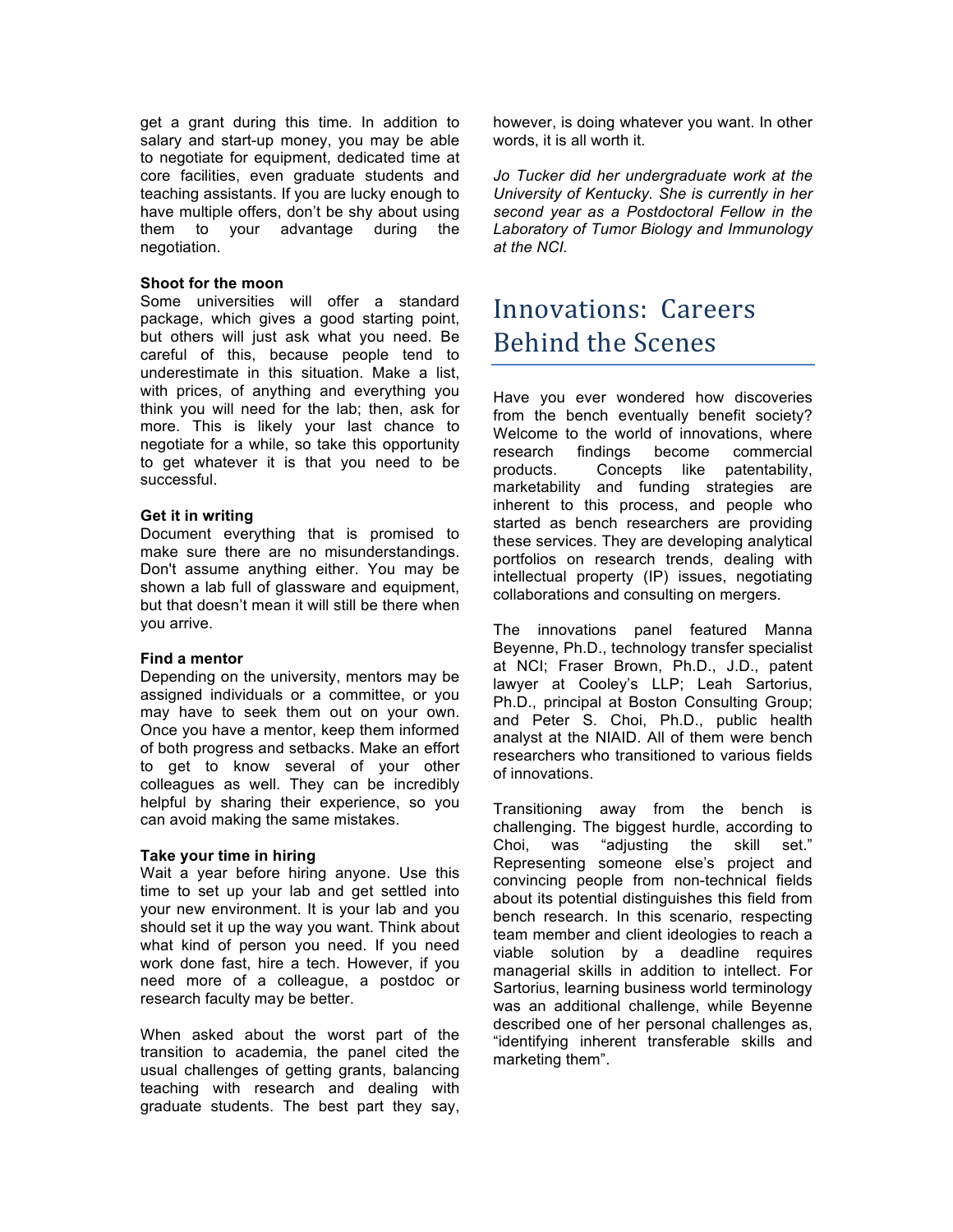Practical exposure is critical to overcome these challenges. A Ph.D., along with a relevant internship or certification (e.g. regulatory affairs or patent agent certification), is expected. Panelists talked about different institutes at NIH that can provide this exposure through their policy and technology transfer offices. Beyenne joined NCI as a fellow at their technology transfer center. NIH also offers various courses on relevant topics through the Foundation for Advanced Education in the Sciences (FAES). Groups like the Fellows Consulting Club and the Science Policy Discussion Group at NIH are good platforms to learn more about these careers.

 Good communication skills are an asset, but the types of communication skills required vary within the profession. As Brown stated, "to be a successful patent writer, you need to be very detailed and technically specific." A trial attorney, on the other hand, requires superior debating skills. Sartorius encouraged practicing communication skills, emphasizing precision and brevity.

 jobs, these professionals get handsomely rewarded. Government jobs, with 40 work hours per week and opportunities to telework, may be more family friendly than private jobs. There are plenty of opportunities to move up in the professional hierarchy. In addition, careers in consulting and policy-analysis have a wide scope in industries and governments globally. Adding relevant skills, degrees and accreditations are necessary at all levels. In fast-paced, client-centric private sector

 Commercialization of research is a service industry that heavily depends on technical knowledge. A career in this field requires developing interpersonal skills. In a nutshell, the field of innovations is for people who effectively communicate its benefit to the understand science and technology and can business, manufacturing and administrative worlds.

 *Pabak Sarkar is a Postdoctoral Fellow at NIAAA, working on biophotonics and technique development. While in graduate school he was intrigued by the concept of 'free energy' and how it drives vital biological processes. Now he shares the same enthusiasm about the economics of* 

 *biomedical research and the 'free energy' of the field.* 

# Industry: Careers Developing Biomedical Tools and Devices

 If you want a career that's fast-paced with multiple projects and diverse opportunities, consider a career in industry. While the scientists comprising the Developing Biomedical Tools and Devices panel serve in different roles in bringing science tools to the market, they uniquely meet important needs of their companies from being the go-to and business operations. The responsibilities are challenging, but also exciting and fulfilling. person on several application development projects to setting up and interfacing science

 The panelists illustrated several options for a trainee considering a career in device development. For example, Colin Coros, Ph.D., M.B.A., Vice President of Operations at Delta Genomics Centre, pushes to get a university spinoff on its feet, while Kelly Mercier, Ph.D., NMR Applications Scientist at LipoScience, still works primarily at the bench overseeing other scientists (and putting out the occasional fire). In a small company, a single individual wears many different hats operations, as Coros and Arne Thompson, M.S. of Cellular Dynamics International emphasized. Those in larger companies juggle many projects at once. Kai Cheng, Ph.D., from the Jackson Laboratory enjoys this, saying that even if things go wrong with one or two of his assignments, many more are going smoothly. The pace of industry requires scientists to move on quickly from failures and focus on productive ventures. This difference between academia and industry means the panelists feel less frustration from being stuck and can be involved in science and business than they experienced in their training.

 Cultivating people skills is important in industry. Bowen Cui, Ph.D., Senior Scientist at Qiagen, claimed interviews are as much for assessing an applicant's personality as their background. Scientists must share data, collaborate, and treat projects with less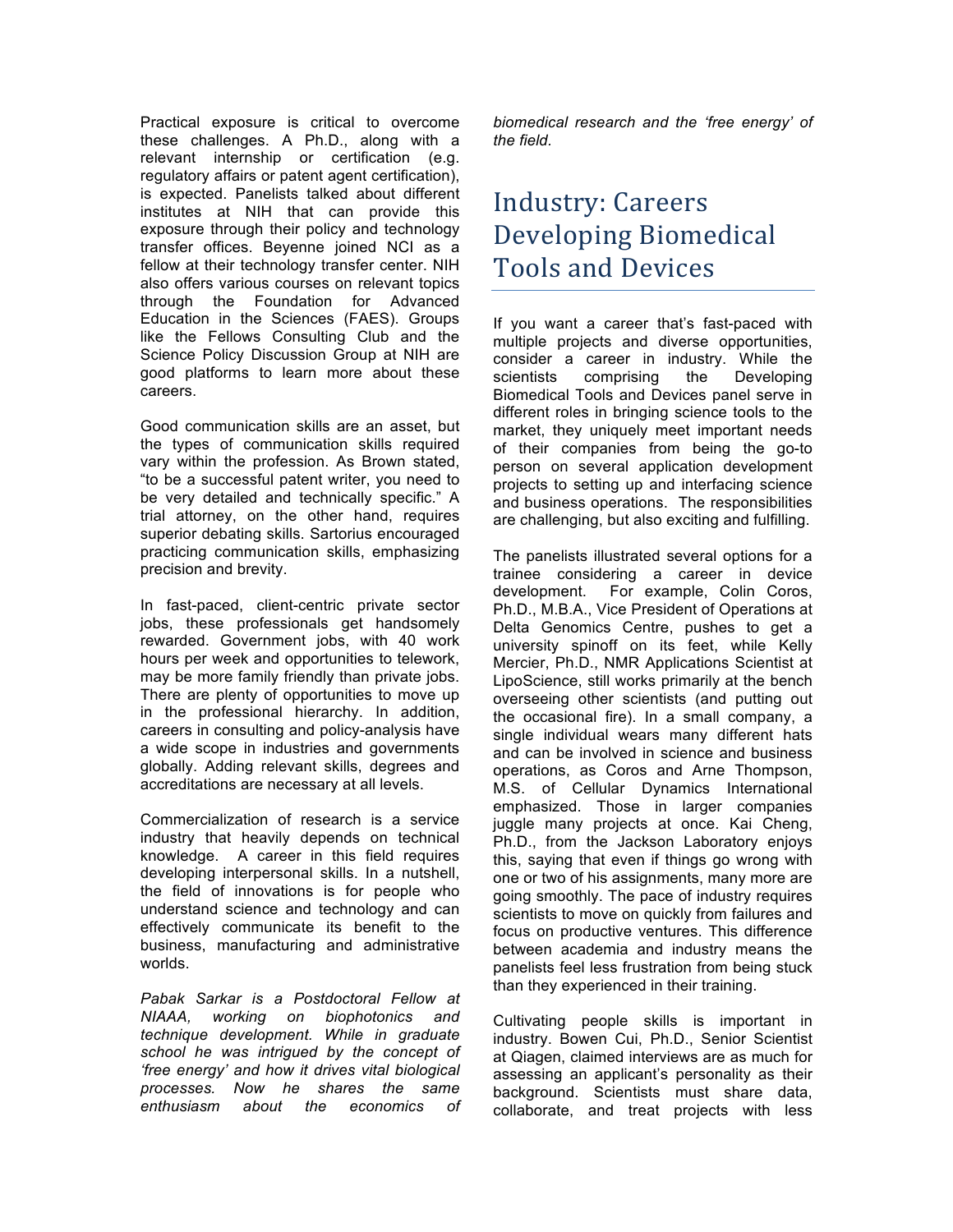ownership than in academic settings. One must also operate in a management structure, below. Adapting to new colleagues is necessary too, since one of the hardest aspects of industry jobs is high turnover. The interactive style of work might be new for academic scientists, but the panelists stressed that all postdocs are well-trained in problem solving and critical thinking skills that are equally important to high performance in responding to those above and directing those industry.

 Networking is critical in any career and job search, but the panelists did not have a one size fits all approach. Most sought information from former group members, and some found out about opportunities that way. Thompson asserted he always found someone on the inside when interviewing to help him understand the company dynamics and what the interviewers were looking for. Taking advantage of gatherings is important too—Cui favors making strong impressions at job fairs, Cheng learned about his job by networking at a scientific meeting, and everyone expands their networks with collegial interactions. Cui even managed to take advantage of a chance meeting in an elevator to learn of a position opening.

 "You define your own career path," stated Cui near the end of the session. Indeed this panel was made of people who actively investigated the options in business and industry once deciding academia was not right for them. Thompson said knowing what you want to do is both the hardest and most important part of a job search. The panelists are happy with their current jobs, but their careers are still evolving. When the five of them were asked where they saw themselves in ten years, the attendees got ten different answers. This available in industry for young scientists. highlights the many exciting opportunities

 *Jessica Lamb is a Postdoctoral Fellow in the National Institute of Deafness and other Communication Disorders. She studies wave vibrations of tissues in the inner ear that transform acoustic signals to perceived sound in the lab of Dr. Richard Chadwick.* 

# Industry: Discovering a New Drug

 Industry is everything you have heard about it; it is a fast-paced career where expertise is expected, constant change is the norm, and teamwork is the key to success. This was the consensus from the distinguished panelists which included Anna Hansen, Ph.D. from MedImmune, Matthew Meyer, Ph.D. and Chris Towler, Ph.D. from Novartis Institutes for Biomedical Research, Thomas Paul, Ph.D. from Celgene Corporation, and Tasha Sims, What follows is advice gleaned from those just beginning careers in industry jobs designed to better equip you when entering their dynamic Ph.D. from Regeneron Pharmaceuticals. job market.

 The power of networking was discussed frequently during the industry seminar as the best way to gain access into companies. More specifically, Hansen pointed out that it is the contacts that are four to five years ahead of you career-wise that will be your biggest asset because they will be the ones involved in Thus, it is important as you begin to enter the job market that you reconnect with former colleagues via LinkedIn and other networking resources to get your name circulating amongst industry members, especially because job opportunities are not always hiring at the ground level within a company. posted.

 Expertise is vital to job placement within industry. Industry hires experts, not potential. They gaining popularity in industry two years into your postdoctoral position. Speaking of his own postdoctoral work, Paul thought he was in an area that did not interest companies until he got feedback while at conferences and discovered that epigenetics was quickly becoming a hot topic important to industry leaders. Because of his expertise, he was a sought-after commodity by the time his want productivity now. Paul recommends paying attention to the fields postdoctoral position ended.

 it is important that you sell yourself as much as possible. The panel advised that you Once you gain access to the world of industry,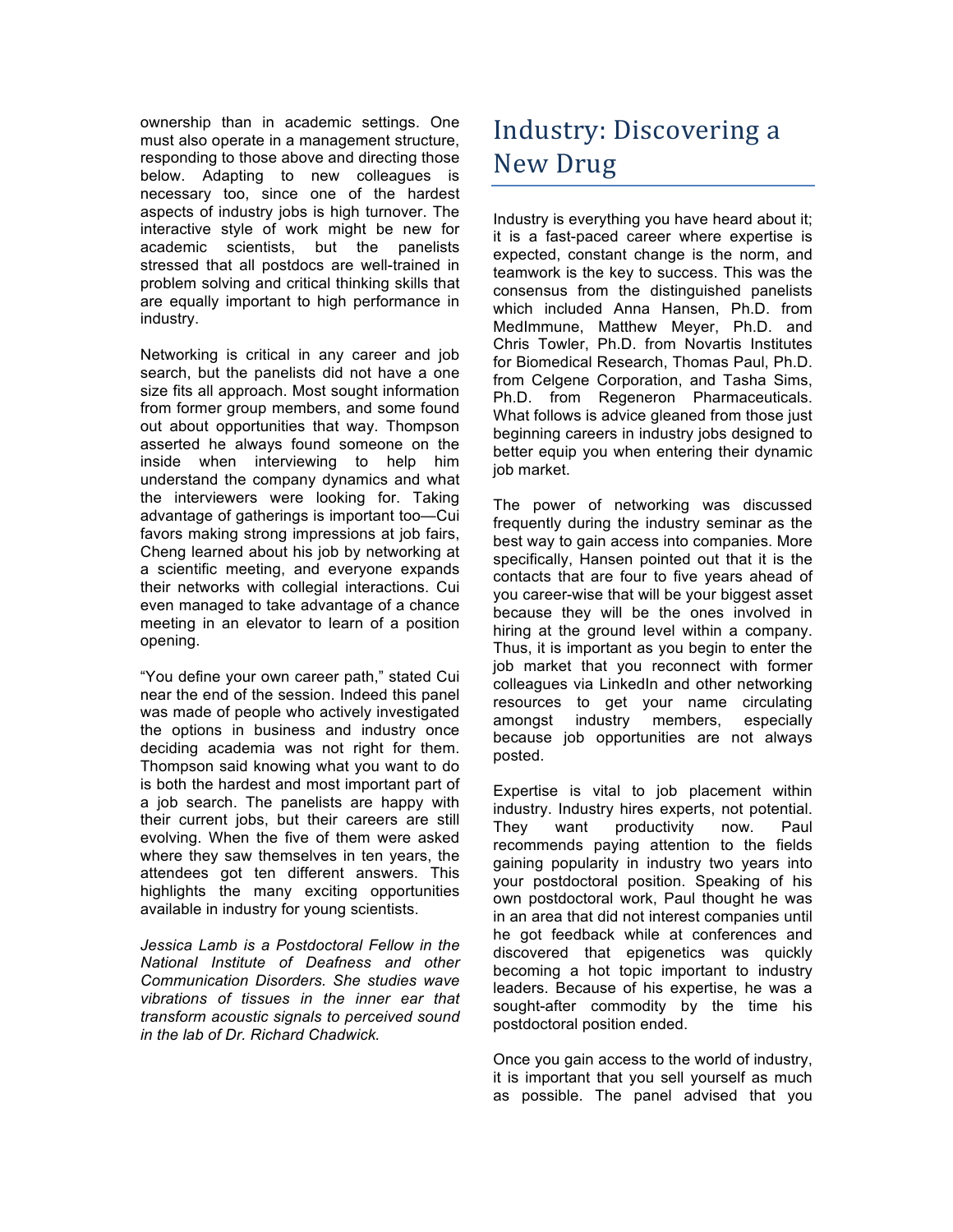remind yourself that you are an expert; companies demand expertise, so make certain you communicate your worth and negotiate on your own behalf early on in the hiring process. Highlight the ways in which you meet the goals of the company and investigate their structure so you know where you fit into the company's hierarchy. A bonus of companies wanting experts is that they financing it when applicable, providing a mechanism for growth and enrichment once you are hired. usually promote additional education by

 As for a day in the life of an industry scientist, the panelists admitted that it varies. Depending on the structure of the company, most doctorate level positions spend more time at a conference room table than at a lab bench. Some of the panelists still manage to fit in some bench-time but it is rare (less than 15%) in most cases. However, all panelists and data analysis which keeps them they no longer produce the data. Despite this separation from bench work, all the panelists still found the research very rewarding. are actively involved in experimental design grounded in the lab environment even though

 Ultimately, to garner a career in industry you need to do your homework. Maintain contacts through networking, keep up with trends in science, hone your skills in areas vital to industry, and learn to promote yourself. Heed these words of advice from the expert panel members and you may land your job in industry. According to Thomas Paul, "as a career choice it cannot get much better."

 *Dana D. Dean is a Postdoctoral Fellow in Dr. Joe Frank's section of the Laboratory of Diagnostic Radiology Research (LDRR) within the Clinical Center. Her research focuses on models of traumatic brain injury and stem cell biology. She received her Ph.D. from Texas A & M University College of Veterinary Medicine where her doctoral research investigated a virally-induced mouse model of Multiple Sclerosis.* 

# Industry: Developing a New Drug

 spending hours at the microscope are already starting to lose their charm, a permanent hiatus from the bench may be worth considering. At this session, panelists working at different stages of the drug development pipeline, which spans from discovery to market launch of a new drug, related their experiences and gave advice on how to follow in their footsteps. If running gels, pipetting samples, and

 Panelists first discussed their transition into industry, and offered ways to maneuver around a lack of experience. "Suggest proving what you can do if you have no experience," said Manuelle Rongy, Ph.D., a Regulatory Affairs Associate and Medical Writer at Allphase Clinical Research. After interviewing for homework—to write an executive summary of a document. Rising to the challenge, with a little help from Google, she beat out a much more experienced candidate because the company preferred Rongy's writing. Mahesh Kumar, Ph.D., Clinical Project Manager at NPS Pharmaceuticals, recommended beefing courses, such as the free ones offered by the Drug Enforcement Administration, the Association of Clinical Research Professionals, and the Society of Clinical Research Associates. Jennifer Shen, Ph.D., R.A.C., Scientific Reviewer at the U.S. Food and Drug Administration Center for Devices and Radiological Health, suggested applying to smaller companies. "In small companies… they allow you to grow, even if you might not this position, she was assigned up your resume by taking online training fit the job description directly," noted Shen.

 But that doesn't mean you should send out the same resume for every position you apply for. "Building up your resume to the job description is critical," said Shen. "If you have a great clinical experience, and [that fits] the make that cut first before the hiring manager even looks at you like a human." job description, emphasize that…you need to

 Attendees raised several questions about how to prepare for a career in the drug development industry. As it turns out, there is no "best route." For Qusai Al-Share, Ph.D., a Ph.D. in pharmacy followed by a postdoctoral fellowship at both the University at Buffalo and Novartis Pharmaceuticals Corporation readied him for his current position as a Clinical Trial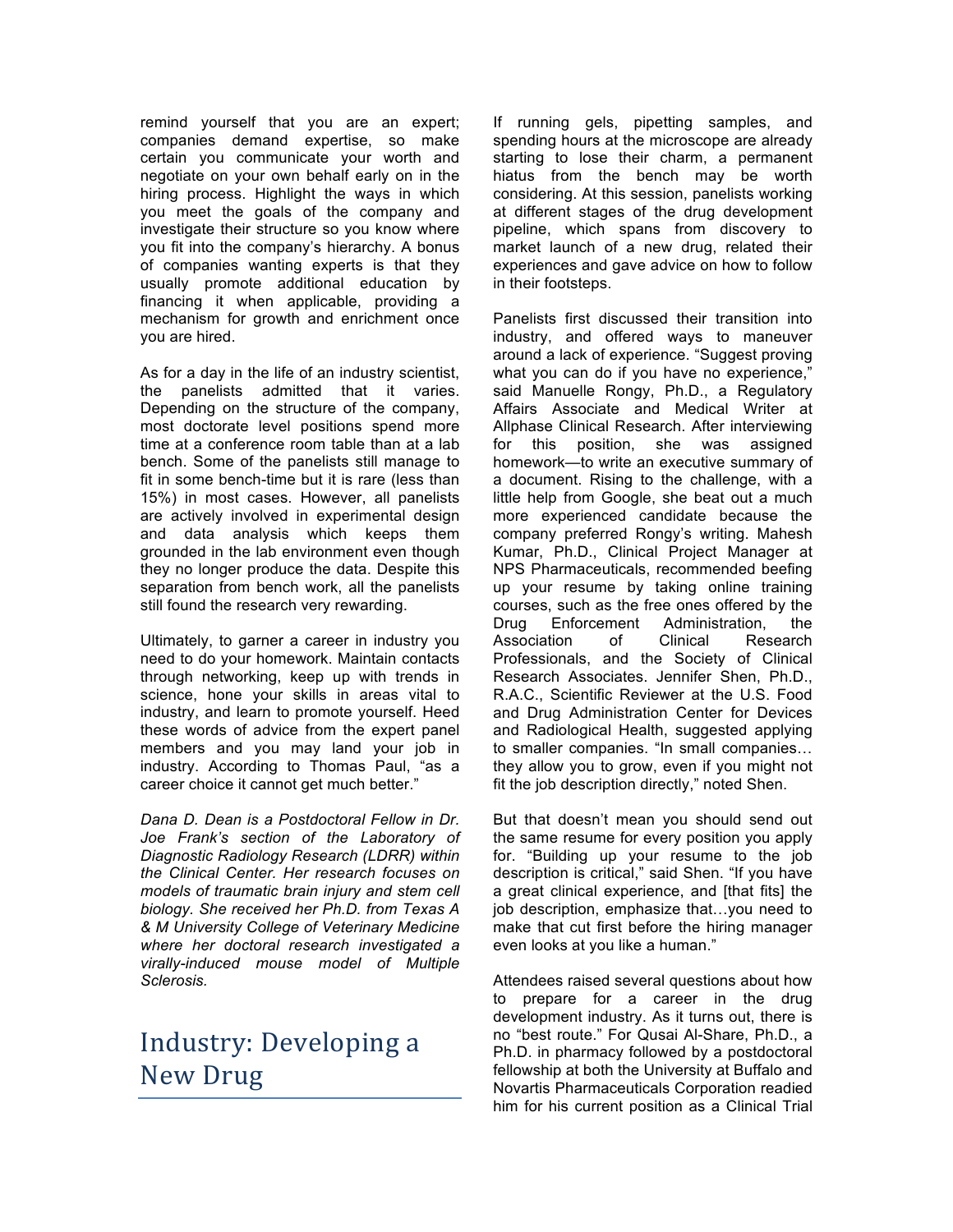Leader at Novartis, where he oversees a team pharmacokineticists. As part of his job, Al- Share must also be able to examine pre- clinical data before moving to the next step, the clinical trial. "How would I know the details without some research [experience] in my career?" he asked. Rongy, who began her current position directly after receiving her Ph.D. from McGill University in 2010, had a different perspective. In her career search, she was told by people working in industry, "If you get a postdoc first it's not experience, because it's still bench work," said Rongy. Kumar has even encountered people without Ph.D.s working at the medical director level. These people learned on the job. "What you are doing in your Ph.D., this person is doing in industry," explained Kumar. of physicians, statisticians, and clinical

 While there is no one path towards a career in industry, there are certainly skills you can postdoctoral work at NIH. Kumar recommended improving your ability to work in administrator in industry requires "keeping important, and can provide you with job opportunities, as she interviewed with the company she currently works for because she knew people there. develop further while doing graduate or a team, because working as an everyone happy," while Shen suggested honing your communication skills. She explained that networking is extremely

 All in all, the panelists provided key pointers restless NIH researchers a head start on planning their escape routes from bench work. and advice that should give any young and

 *Heather Dolan is a Post-Baccalaureate IRTA currently serving as an Editorial Intern for the NIH Catalyst. She is affiliated with the NICHD, having spent her first 5 months at NIH in the laboratory of Dr. Juan Bonifacino. She received her B.S. in chemical engineering from Carnegie Mellon University.* 

# Industry: Launching a New Drug

 Are you interested in leaving bench research while still using your science knowledge? Read what our four panelists involved in the last stage of drug development—launching a new drug—have to share about their scientific career.

 When a new drug is ready to be launched to the market, it takes a wide variety of professionals to do so successfully. As an Associate Director in the Medical Affairs department at Vertex Pharmaceuticals Inc., Mrudula Donepudi, Ph.D. works in the publication arena, where her overall objective is to "design a plan on how to disseminate [clinical] data at the right time, to the right audience" when that data is in the development pipeline. Donepudi was a research fellow before taking her first non- bench position as a Medical Communications Scientist at Acusphere. Melissa Drysdale, Ph.D., Senior Medical Science Liaison at scientific exchange among investigators, speak to top tier medical professionals and to as well as to educate sales professionals about new drugs and attend sales meetings. Prior to becoming a medical sales liaison, Drysdale was a research professor for two years after completing a postdoctoral training. As a Program Manager at Rho, Inc. and Director of Clinical Operations at Pulmotect, represents the company to venture capitalists. Her professional expertise encompasses all aspects of drug development, including aspects. After earning her Ph.D., Langlais embarked in the area of drug development as a medical writer and then a senior regulatory affairs specialist. Last, Andrea McConnell, M.S., Co-Founder of Two Quills, LLC, worked for eight years as a sales representative for AstraZeneca, where, by working with pharma and academia, she was able to enjoy both ends of launching a new drug. At Two Quills, she trains entrepreneurs to develop effective sales and marketing skills. Millennium Pharmaceuticals, facilitates sales representatives and medical professionals. She travels extensively to represent key opinion leaders to the company, Carrie-Lynn Langlais, Ph.D., R.A.C. manages product development programs and chemistry, regulatory affairs, non-clinical development (animal work) and clinical

 The panelists left bench science mainly because of family obligations or, for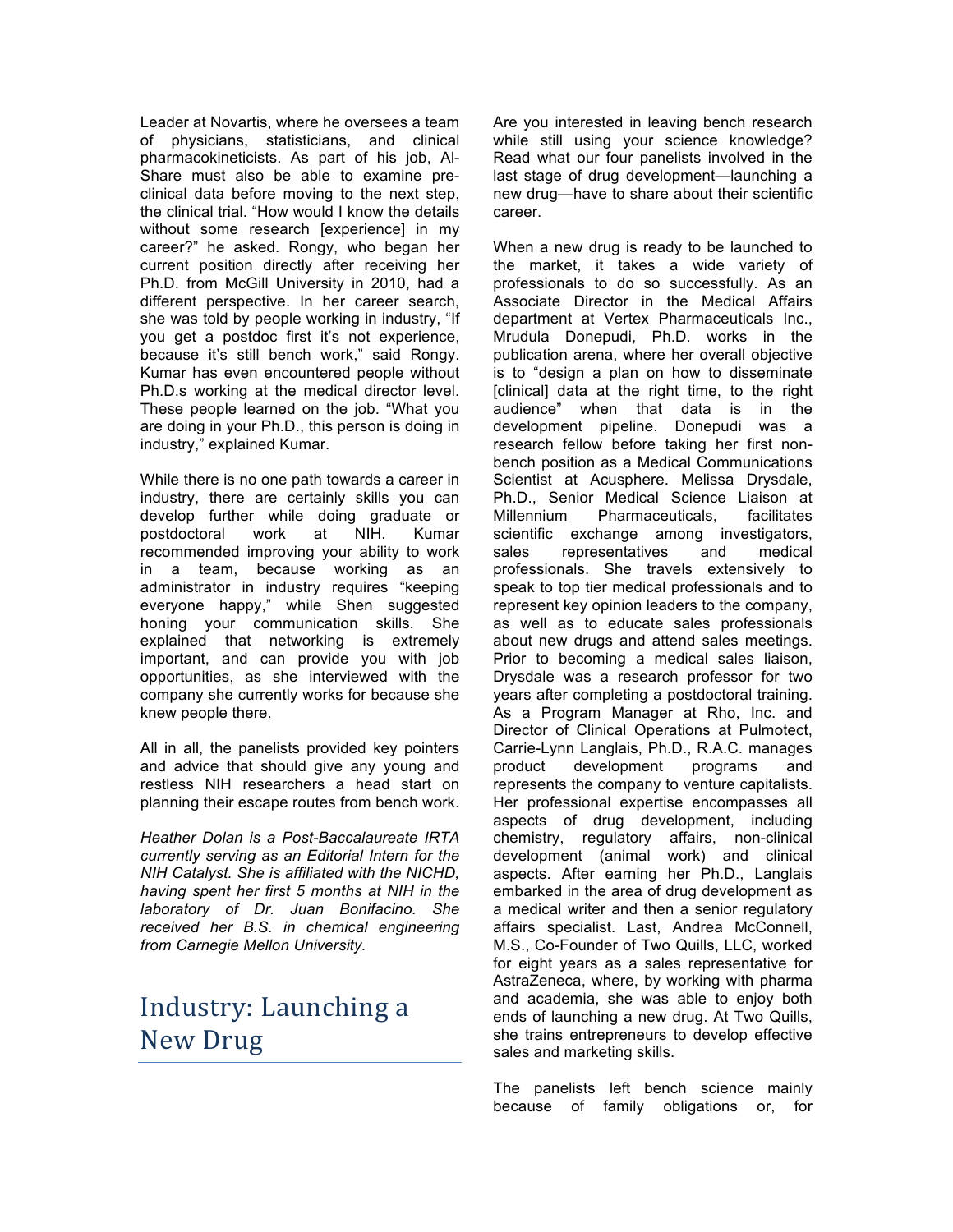McConnell, because of a personality geared toward sales. The psychological transition was not easy and with time they finally right decision, and a rewarding one. The panelists used different strategies to succeed in their transition. For example, Drysdale realized that, even though her Ph.D. was not in a clinical discipline, she could "be more than just Ph.D. smart" by presenting complex thesis work clinically applicable. The panelists recommend trying to reach outside the box to from the bench. For instance, Donepudi, during her graduate studies, took advantage of the proximity of big pharmaceutical professionals was a requisite for the panelists to make informed decisions and be successful with their job search and careers. The panelists agreed that what matters most for professional success in industry is to have management skills rather than a specific type accepted that leaving bench research was the data in a simple manner and making her gain medical knowledge and experience away companies to form collaborations. Moreover, networking extensively with relevant great communication and project of personality.

 When asked whether having a mentor was important in their career, the panelists whether from friends, colleagues, or even was critical for Donepudi when she had to temporarily replace her ill boss after only eight months on the job and keep delivering high quality work. unanimously answered that mentorship, company representatives, was always beneficial. In fact, mentors turned out to be

 The panelists also addressed the issue of work-life balance, which varied from career to career. After you've jumped and are on the other side, it will not always be *la vie en rose*! Drysdale travels 70-80% of her time and finds it difficult to maintain work-life balance, but she enjoys a good salary and occasional telecommuting. Langlais avoids burnout by working many hours only on weekdays and by telecommuting one day per week. Because her company does not expect its employees to work on weekends, Langlais enjoys feeling "[she is] doing more than expected" as opposed to feeling there is "never enough done" as a postdoc. McConnell likes to "work smart, not long hours". She works 40 hrs per week but highlights that flexibility is key, since

 her days as a sales person can vary from and various other administrative tasks another. Finally, Donepudi achieves balance by prioritizing her work, being "completely engaged" at work with very few breaks, and "fully present" when she is with her family. 12 hrs in the field one day to 5 hrs in the field

 The process of launching a new drug creates fascinating and challenging job opportunities in the drug development arena. As long as new drugs get approved for commercial use, positions for launching them will remain to be filled by energetic, knowledgeable, and passionate scientists.

 *Anne M. Miermont is a postdoctoral fellow at the NCI. Her current research interest is to improve MAPK pathway-targeted therapies for pancreatic cancer. She is the recipient of the for Women Scientists in Cancer Research. Originally from France, Anne received her Ph.D. in Tumor Biology from Georgetown Sallie Rosen Kaplan Postdoctoral Fellowship University.* 

### Career Options for Clinicians

 When asked the question "Why medicine?" many of my classmates, and now colleagues, held the altruistic notion that they want to help people and make a difference. This feeling is universal amongst clinicians, whether they practice medicine in the community or are involved in academic clinical research, bench research, or the pharmaceutical industry. Career options for clinicians remain quite vast; the only limitation is what you put on yourself, and maybe time.

 Jason Sager, M.D., Oncology Medical Innovation Director at Sanofi, stated that what guides him in his career is "What can I do in my life that would make the largest possible impact for cancer patients & humanity?" In a similar vein, Crystal L. Mackall, M.D., Chief of the Pediatric Oncology Branch at the NCI, advised that what we do should be from the heart and true to who we are. Do we really choose our career based on our heart and mind and the altruistic notion of what we can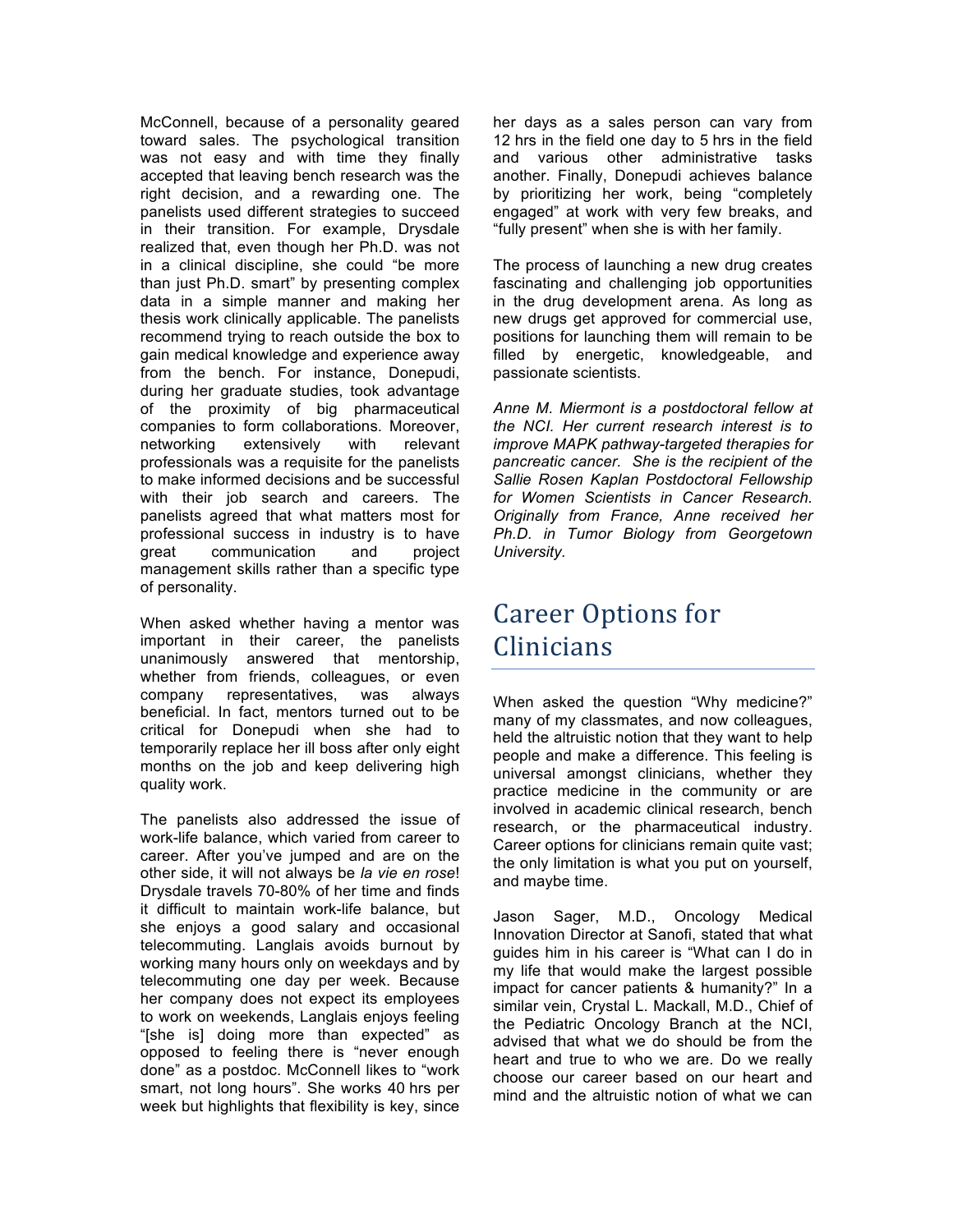accomplish? Craig Hendrix, M.D., Director of the Drug Development Unit at Johns Hopkins University, feels his decision to pursue what he did was based on more of a gut feeling than anything else.

 We have to ask how we will divide our time as that is a precious commodity and one that is often the key limitation that we will face. Do we give up on direct patient care altogether in the pursuit of a larger goal, or do we follow an 80/20 model with minimal clinical involvement? Nicholas Sarlis, M.D., Ph.D., F.A.C.P., Vice President and Head of Medical Affairs at Incyte Corporation, has given up direct patient interaction. He works in the as he has a fiduciary responsibility to his shareholders. On the other hand, Mackall working for the NCI spends about 30-40% of her time with clinical responsibilities with quite a bit of translational research. Niranjan Bhat, M.D., M.H.S., Medical Officer for the Division of Vaccines and Related Product Applications at the FDA, has found his balance with the intersection of public health and science. pharmaceutical environment where teamwork and business acumen are critical to success,

 While this is all great and idealistic, we are faced with a harsh reality after completing rigorous clinical training: *debt*. The average medical student graduated with \$200,000 dollars of debt, and honestly speaking, these academic jobs just don't pay the bills. When asked the question, "Pay or Prestige", Hendrix says nothing is the same as the rush he gets when he talks to others about science. With the average new assistant physician salary just over \$100,000 this may be hard to pay off the amount of debt we often carry.

 What then makes someone a good fit for industry? Sager felt that it is key whether the person has identified a goal, set out to achieve it and completed the goal. Sarlis feels the best measure of defining this is how a person deals with conflict. In addition, he often asks what the candidate can sacrifice (in terms of weekends a year) for the position.

 Though this panel presented a range of view finding a way to make a difference. With so many career options available for clinicians, the only limitation is our imagination, and perhaps time! points, the common guiding principle was

 *Avani Shah is a first-year medical oncology fellow at NCI. She completed her medical school training at the George Washington University as well as her Internal Medicine Residency.* 

### Careers in Unexpected Places

 "Life is like a box of chocolates, you never know what you're gonna to get"

— Forrest Gump

 As Ph.D. scientists, we are trained to be purposeful. After sitting through the first few sessions of the NIH career symposium, it was clear that many of the panelists seemed to know exactly where they wanted to be and how to get there. However, there are jobs in unusual places that might not be as obvious as the well-beaten paths. If you are willing to look at these places, you might be pleasantly surprised.

 Ph.D. in Biology and did two years of postdoctoral work at the FDA, recently joined Afton Chemical Corporation, a chemical company that supplies fuel and lubricant additives, as a toxicologist; Jennifer Kimmel holds a Ph.D. in Biochemistry and did 5 years of postdoctoral work studying enzyme kinetics before she joined Kraft Foods as a protein chemist within the Ingredient & Process Research Group; Eric Nicholson, Ph.D. is a the National Animal Disease Center of the U.S. Department of Agriculture; and Amanda Weyerbacher, Ph.D. is at L'Oreal as a senior scientist in the product safety department. The four panelists had very diverse experiences: Athena Keene, who holds a prion researcher who found his niche within

 What sets these people apart from other job seekers is that they are more willing to look into "unlikely" places. They found a broader perspective of who they are and what they are capable of doing. As Nicholson put it: "Don't define yourself by what you have done, but what you can do". The skill sets that enable a many areas of life. The panelists encouraged person to obtain a Ph.D. are applicable to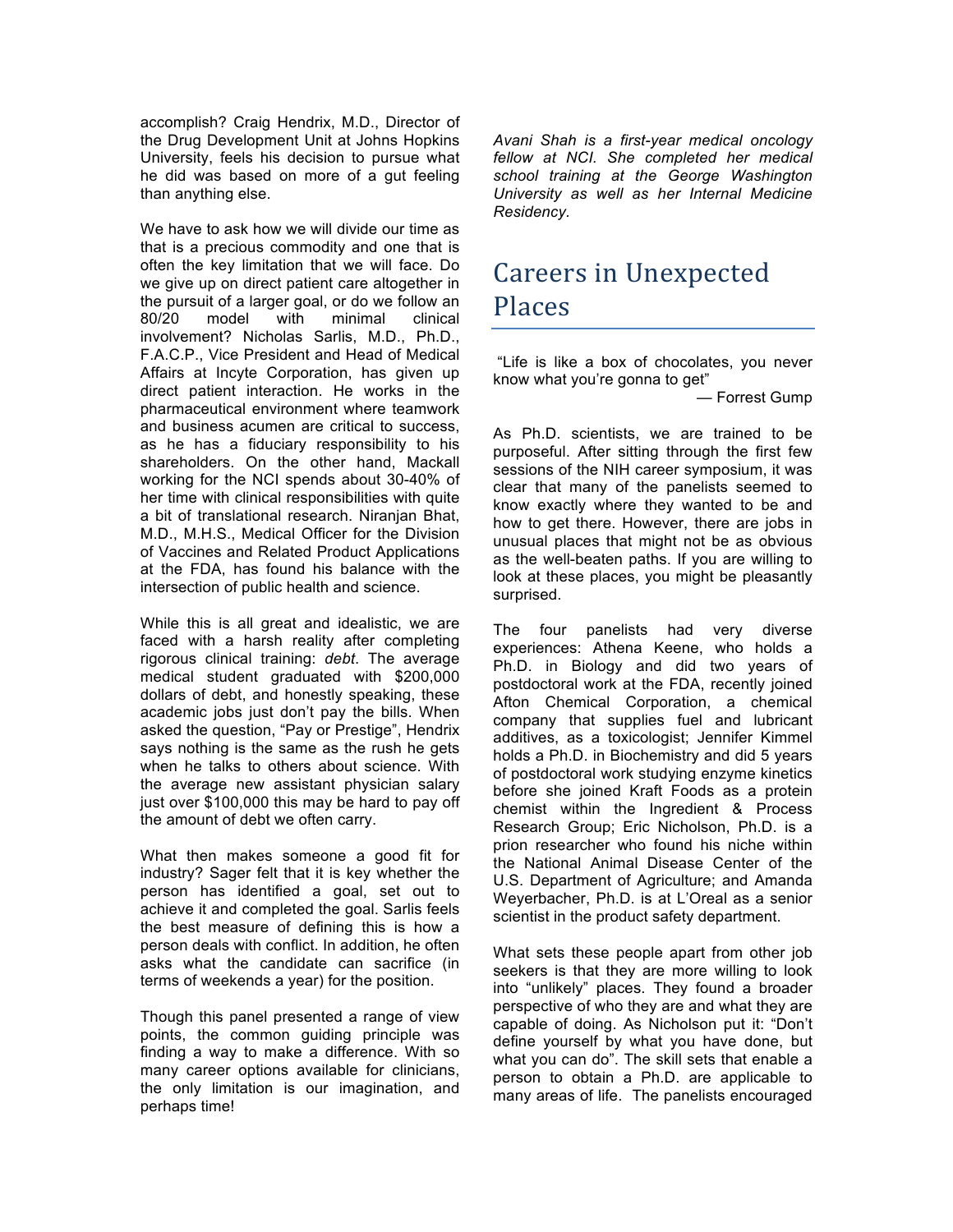one word in the job announcement that explore the option, as there is room for flexibility Interestingly, at a time when networking has become the buzz word for job hunters, three of the four panelists found their jobs by being an optimistic job seeker—if there was matched their resume, they were willing to in many job descriptions. answering job announcements in the public domain.

 Another important aspect of job searching academic achievements overshadow other valuable experiences. In fact your specific research portfolio might not matter much outside of academia. For example, what set Weyerbacher apart from other candidates was not her Ph.D. work, but her prior experiences with clinical trials before she entered graduate school. Even non-professional pursuits can contribute to career choices. Kimmel has a passion for food and cooking, which is why she was interested in Kraft foods, while Weyerbacher chose L'Oreal over other job offers because of her personal interest in outside of academia is to avoid letting cosmetics.

 The panelists also shared the challenges of making the transition from academic research settings to corporate research settings. The interviewing processes can be quite different. In contrast to an interview for an academic job, where your past academic achievement is the primary focus of examination by peers, Weyerbacher did not even have to talk about her Ph.D. research. Kimmel did present her research, but it was critical for her to find a way to communicate science in a concise and meaningful manner suitable to the audience. Once on the job, time management skills, people management skills and communication skills matter more to the success of a career outside of the ivory tower. The panelists also productivity, ranging from two required papers per year at the Department of Agriculture to performance reviews at Afton Chemicals and goal setting at Kraft and L'Oreal. discussed the corporate culture of

 The panelists provided a unique insight into the more unusual places a Ph.D. can do research, encouraging the audience to explore different options and make room for that there is more to scientific research than the unexpected. The take-away message is

 you are willing to look. After all, each one of us is blessed with a box of chocolates, you never know which one is going to open a door pharmaceutical companies and academia if for you.

 *Caiyi Li has been lucky enough to indulge her curiosity and flex her creativity for many years doing research in fields of microbial pathogenesis. is currently a research fellow at NCI, working on her marketability. If you have any question about this story, email her at Caiyi.li@nih.gov molecular immunology and epigenetic regulation of gene expression. She* 

# Still Uncertain? Come Explore!: Finding your career path

 You spent the day learning about the variety of career options out there and somehow have been just what you needed to get some answers and clarification. OITE Deputy Director Pat Sokolove, Ph.D., and Career Counselors Anne Kirchgessner and Elaine Diggs were on hand to give insight into everything from specific career path options to ended up feeling more confused than ever. This interactive and informal session may social networking.

 Of interest to those who are still uncertain, the panelists covered some basic guidelines for path to pursue. Initially it is best to start the process with a self-assessment: what are your interests, strengths and values? Next, you should take time to explore different career options that fit your personal profile and determine what will be a good fit for you. By already off to a great start learning about different career options, but if you still need more information to narrow down your search there are a number of books available from the OITE Career Library, such as *Put Your Science to Work*. how to approach the decision of which career attending the Career Symposium you are

 A great next step is to schedule informational interviews with people in the types of careers you are interested in, either in person or on the phone. Guidelines for how to set up and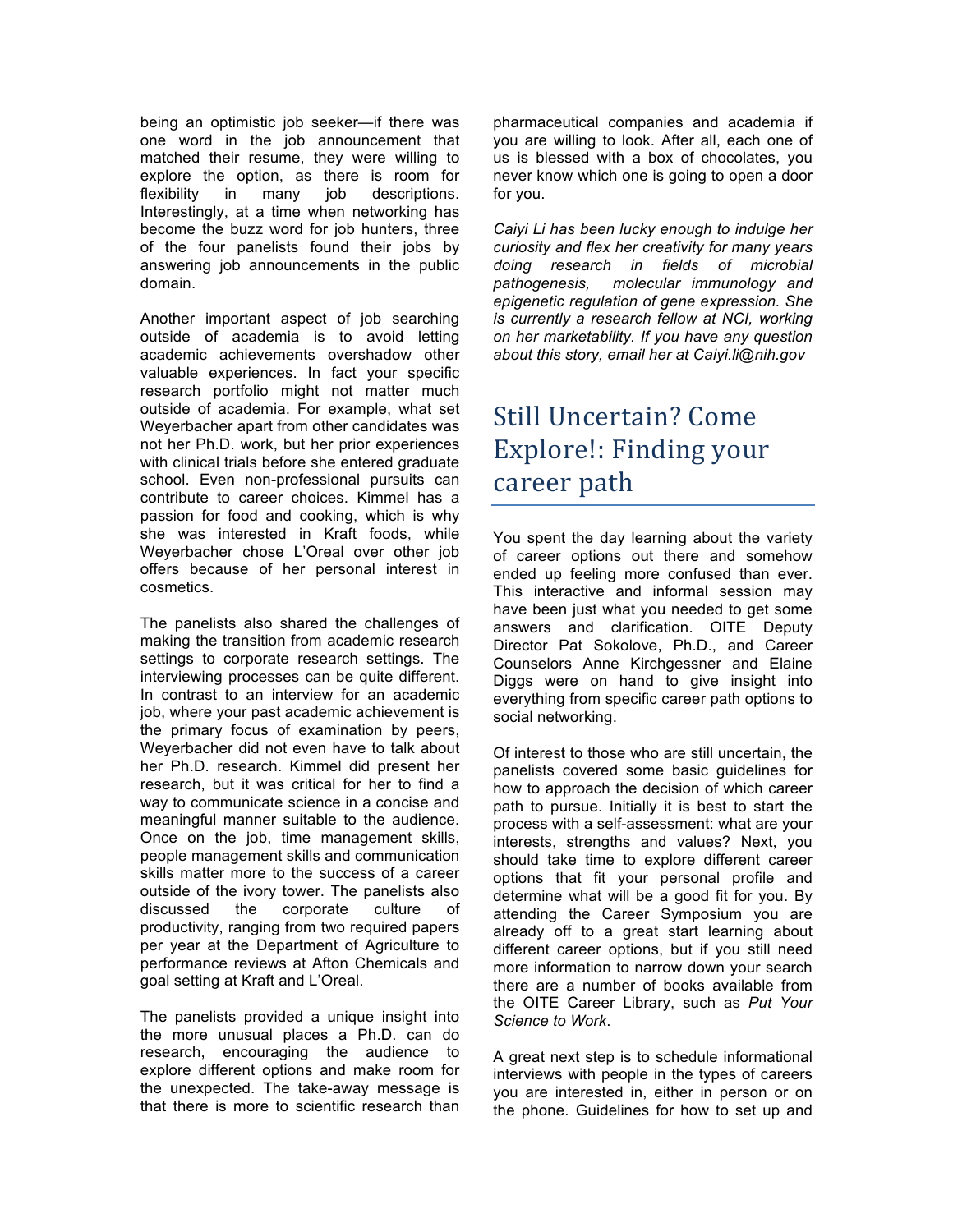engage in an informational interview are these types of interviews will provide valuable firsthand insight into which career is really a good fit for you and help you narrow your job available on the OITE website (https://www.training.nih.gov). Conducting search.

 Social media can be another useful tool, LinkedIn is a way to find other professionals with similar interests and background as you and learn where they work and what type of jobs they have. A tip from Sokolove was to be sure to use a personalized invitation when sending a connection request rather than the impersonal generic request. Kirchgessner recommended LinkedIn as a tool "not just for people to find you but for you to find them." You should be proactive in searching for key words that reflect your specialized areas of interest and join groups associated with those topics to expand your network.

 Networking is a key component to building a successful career that many people struggle with. As Diggs advised, "there's nothing mysterious about it, like Nike says, 'just do it.'" involved is a great way to network with other people in your field. By investing time in relationships, you gather information essential to your career progress and pass along useful knowledge to help others in your network along the way. For those who struggle with networking, or just don't know where to start, the Career Library has resources that can  *Networking*, and *Networking for People Who*  Joining professional associations and getting establishing and maintaining working help you such as the books *Power Hate Networking*.

 Finally, when it comes down to it, how do you decide what career is best for you? You can evaluate the pros and cons of each job, but in the end you should go with your gut feeling. Knowing yourself and thoroughly exploring your options ahead of time will help. *What Color Is Your Parachute?: A Practical Manual for Job-Hunters and Career-Changers* by Richard Nelson Bolles is a great place to start. If you are an NIH intramural trainee there are a number of resources available to you as well, Kirchgessner and Diggs. Be sure to take from workshops to one-on-one appointments with career counselors like

 get your career search moving forward! advantage of these great opportunities and

 *Wendy Knosp is a Postdoctoral Fellow working in the laboratory of Matthew Hoffman at the National Institute of Dental and Craniofacial Research. She is currently studying the role of FGF signaling in salivary gland biology.* 

### Transition to Independence-Successful Acquisition of a K99/R00 Award

 You have finally come to terms with the fact that you are somewhat a glutton for punishment. You spent at least 5 years as an indentured servant getting your graduate route, the science writing route, or the non- research faculty route, but you need to make your own mark in the world of science. You've set your sites on becoming a Principle… wait for it… Investigator, a PI! Currently, you are slogging through your postdoc conducting postdoctoral research with the goal of investigator. It has begun to sink in that this is actually only another milestone on your journey to research and contribute to the body of knowledge. The tenure clock starts running when you get hired and you have, depending on the institution, 5 to 10 years to prove yourself; namely by acquiring funding and publishing in high impact journals. We should mention here that success rates for R01 grants submitted to NIH last year dropped to 18%. degree(s). You could have taken the industry acquiring a job as an independent

18%.<br>This means you need to have a plan to ensure you are successful in your endeavor to the NIH offers a program to help you. The K99/R00 is the NIH Pathway to Independence Award. I was able to attend the 2012 NIEHS Biomedical Career Fair at the end of this past April and received some great information from Bill Schrader, Ph.D. (NIEHS Deputy Scientific Director and Training Director) and become a research intensive PI. Fortunately